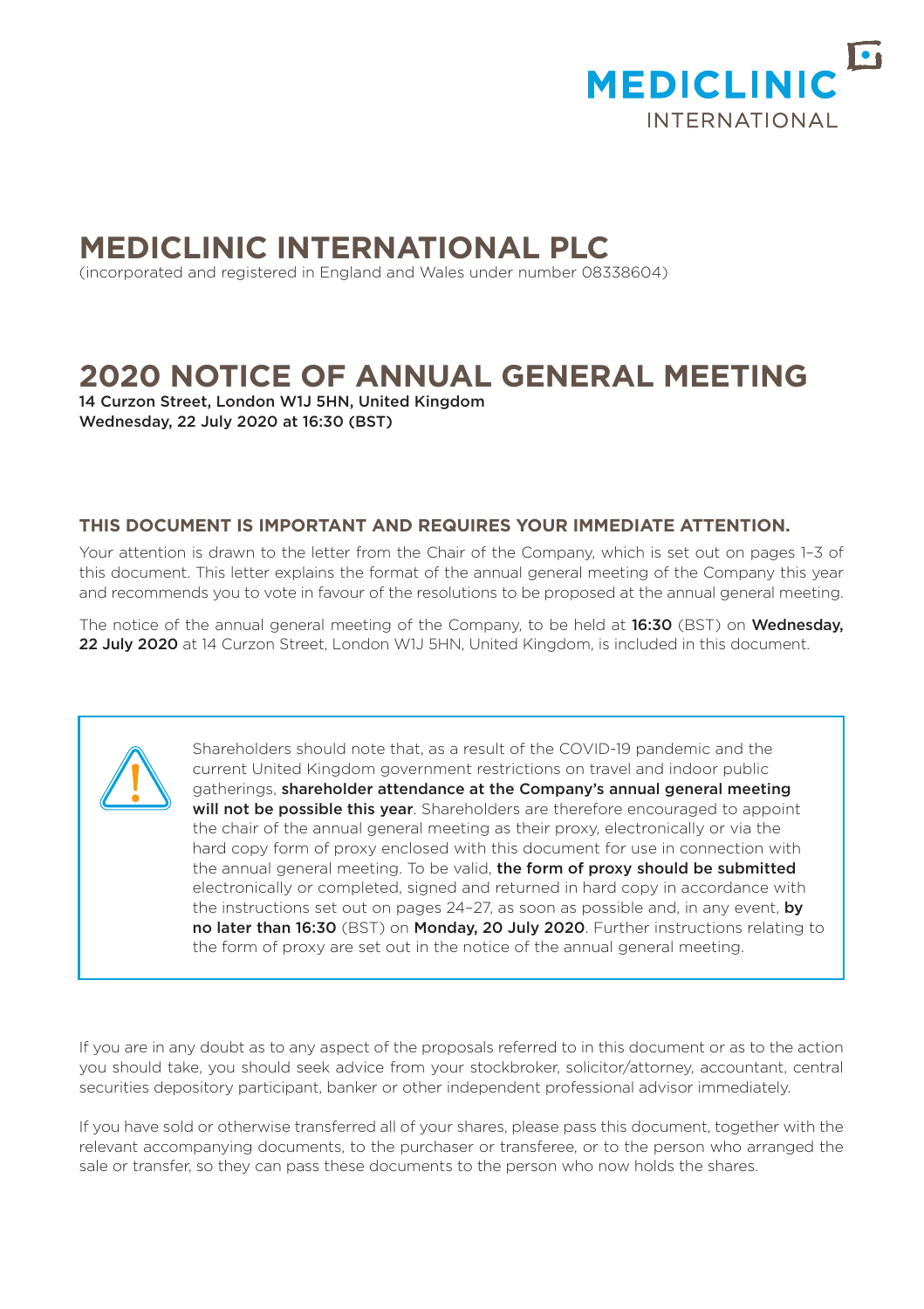## **CONTENTS**

|          | Chair's letter                   |
|----------|----------------------------------|
|          | Notice of annual general meeting |
| 12       | Appendix 1                       |
| 13       | Biographies of the directors     |
| 24       | Shareholder notes                |
| 28       | Company information              |
| Enclosed | Form of proxy                    |
|          |                                  |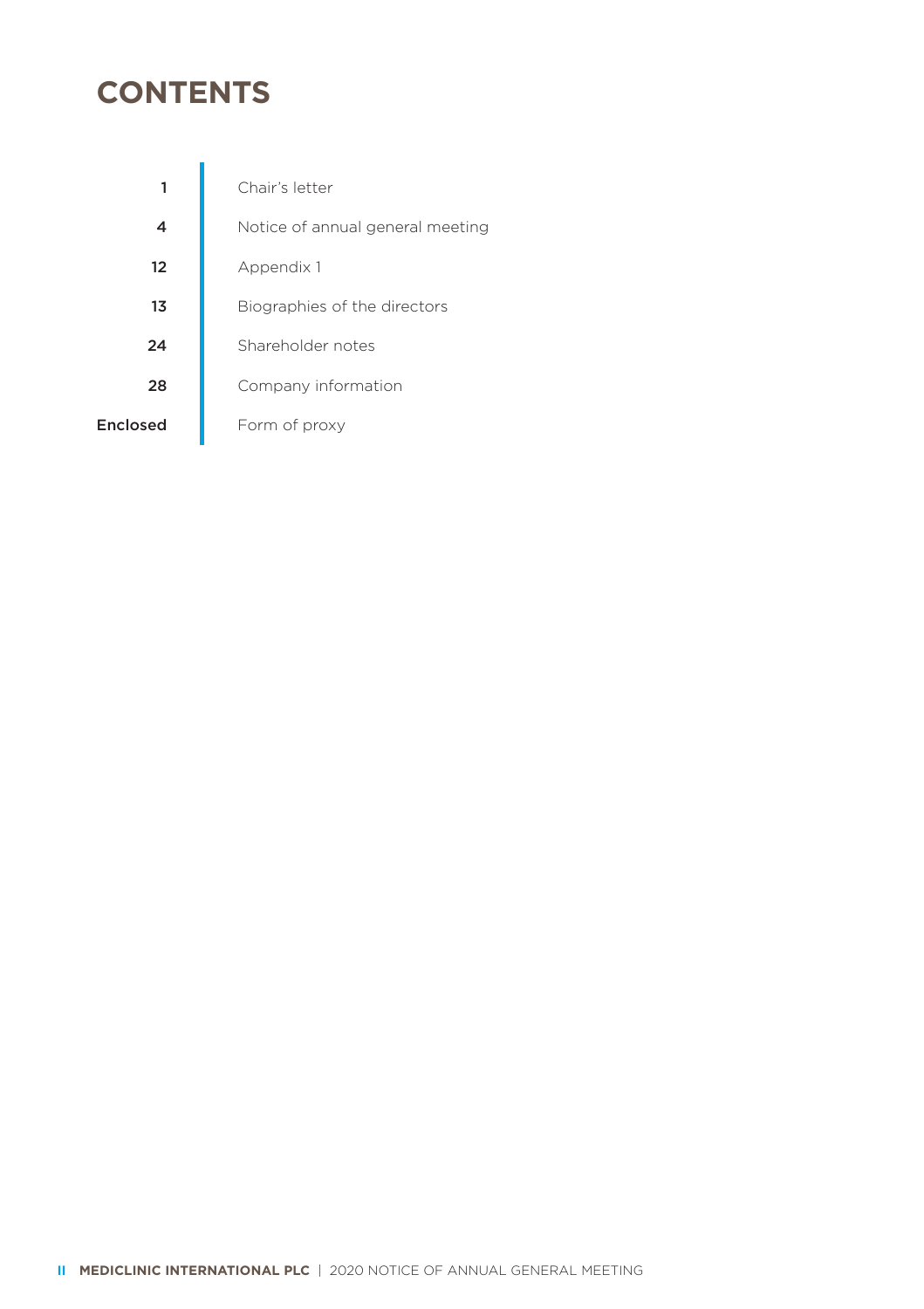## **CHAIR'S LETTER**



#### Dear shareholder,

### **ANNUAL GENERAL MEETING: 22 JULY 2020**

I am writing to you with details of the annual general meeting (the 'Meeting') of Mediclinic International plc (the 'Company' or 'Mediclinic') to be held at 14 Curzon Street, London W1J 5HN, United Kingdom on Wednesday, 22 July 2020 at 16:30 (BST).

The Company continues to monitor developments relating to the outbreak of COVID-19, including the related public health guidance and legislation issued by the UK Government. At the time of publication of this formal notice convening the Meeting (the 'Notice'), the UK Government has imposed restrictions on travel and indoor public gatherings.

In light of these measures, and as our priority is the health, safety and wellbeing of all our stakeholders, the Meeting will be run as a closed meeting and shareholders will not be able to attend in person. The Company will make arrangements such that the legal requirements to hold the Meeting can be satisfied through the attendance of a minimum number of employee shareholders, and the format of the Meeting will be purely functional.

The Board of Directors (the 'Board' or the 'Directors') recognises the importance of the Meeting to shareholders and is keen to ensure that you are able to exercise your right to participate in the Meeting by voting. Details on how to submit your proxy vote by post, online or through CREST are set out on pages 24-27 of this Notice. Given the current restrictions on attendance, the Board strongly encourages you to vote on all resolutions by appointing the chair of the Meeting as your proxy rather than appointing a named person who will not be permitted to attend the Meeting, resulting in your votes not being cast.

Registered shareholders may submit their questions to the Directors in advance of the Meeting by sending an email to the Company Secretary at MediclinicInternational@linkgroup.co.uk and the Company will answer these in due course.

This is an evolving situation, and the UK Government may change current restrictions or implement further measures relating to the holding of general meetings during the period affected by the COVID-19 pandemic. Any changes to the Meeting will be communicated to shareholders before the Meeting through our website at https://ir.mediclinic.com/shareholder-centre/shareholder-meetings and, where appropriate, through an announcement to the London and Johannesburg stock exchanges.

#### **BUSINESS OF THE MEETING**

The Notice is set out on pages 4–11 of this document and includes the resolutions to be proposed at the Meeting and the corresponding explanatory notes.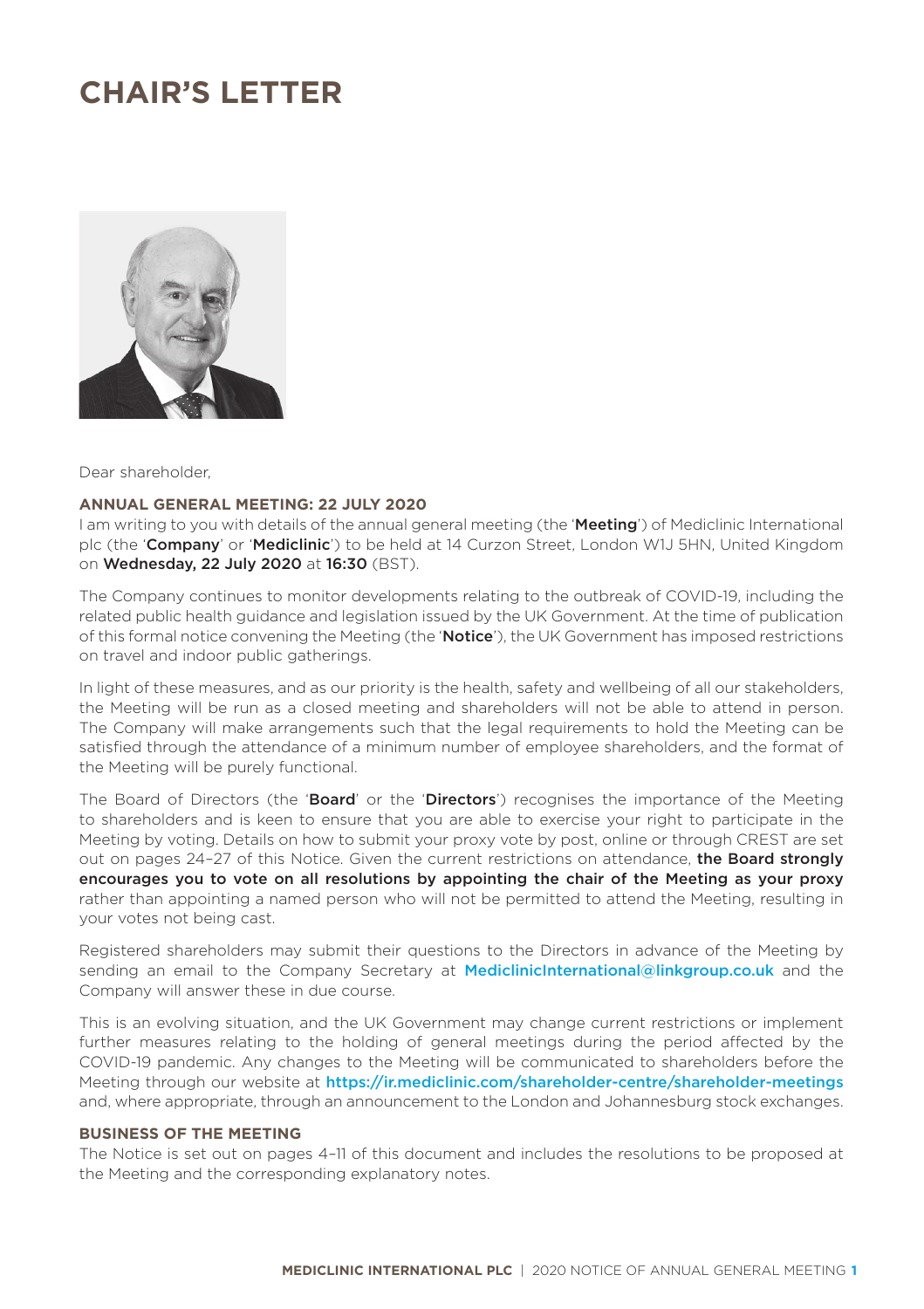This year, in line with the normal three-year cycle, we are presenting for approval a new Directors' Remuneration Policy, which can be found on pages 197–209 of the 2020 Annual Report. The Remuneration Committee was grateful for the time and constructive feedback that shareholders and the proxy advisory bodies provided since the Company's 2019 annual general meeting and has reflected carefully on this as well as recent developments in the UK remuneration environment. The Committee reviewed the current Remuneration Policy and its implementation in the light of this information, explored a range of alternative approaches and received independent specialist advice. The new Directors' Remuneration Policy is based on an approach that supports the execution of the Company's long-term strategy in a way that is consistent with its culture and values; appropriately aligns executives' remuneration with the interests of shareholders; and complies with the 2018 UK Corporate Governance Code.

Resolution 22 asks for shareholder approval to alter the Company's Articles of Association to, among other things, allow (but not require) the Company to hold 'hybrid' general meetings which shareholders can choose to attend and participate in, in person or via electronic means. The new provision is in line with best practice and does not permit the holding of 'virtual only' general meetings. As set out in more detail in the explanatory note, other changes include granting the Company greater control and flexibility in relation to postponing general meetings and the treatment of untraced shareholders. The amended Articles are available for inspection as set out on page 27 of the Notice.

As announced on 17 April 2020, as part of the Group's broad response to maintaining its liquidity position through the crisis and to maximise its support in tackling COVID-19, the Board has taken the prudent and appropriate decision to suspend the dividend. The Board recognises the importance of its dividend to shareholders and will keep this position under review.

Lastly, as announced at the Company's 2019 annual general meeting, I will be retiring from Mediclinic at the conclusion of the Meeting and handing over to Dame Inga Beale, who was appointed as my designated successor on 26 March 2020. My other fellow Board members and I agree that she has a clear understanding of our strong culture and values and will also align readily with our business. Core to these matters are our stakeholder commitment to deliver sustainable high-quality healthcare services and our purpose to enhance the quality of life. Dame Inga will expertly lead the Board in pursuit of these objectives including addressing the challenge if the COVID-19 pandemic continues to spread globally.

#### **FURTHER INFORMATION**

Further information relating to the Company, its directors and its financial information can be found in the Company's annual report and financial statements for the year ended 31 March 2020, which was circulated at the same time as this Notice and is also available on our Company website at https://investor.mediclinic.com/results-centre/results-and-reports. The Company's website contains a variety of other information including previous annual reports, investor presentations, share price data and the Group's corporate governance practices.

#### **ATTENDANCE AND VOTING – ACTION TO BE TAKEN**

As previously indicated, shareholders will not be able to attend the Meeting. The Board therefore encourages you to appoint the chair of the Meeting as your proxy rather than a named person who will not be permitted to attend the meeting. A form of proxy is enclosed for use by shareholders so that they can nominate the chair of the Meeting as proxy to vote on their behalf, either in the manner they direct or at the chair's discretion. Please complete and return the form of proxy in accordance with the instructions on the form in order that it may be received by the Company's registrar, Computershare, as soon as possible and, in any event, no later than 16:30 on Monday 20 July 2020.

All resolutions for consideration at the Meeting will be voted on by way of a poll, rather than a show of hands. This means that shareholders will have one vote for each ordinary share held. The Company believes this will result in a more accurate reflection of the views of shareholders by ensuring that every vote is recognised, including the votes of all shareholders who are unable to attend the Meeting but who have appointed a proxy for the Meeting.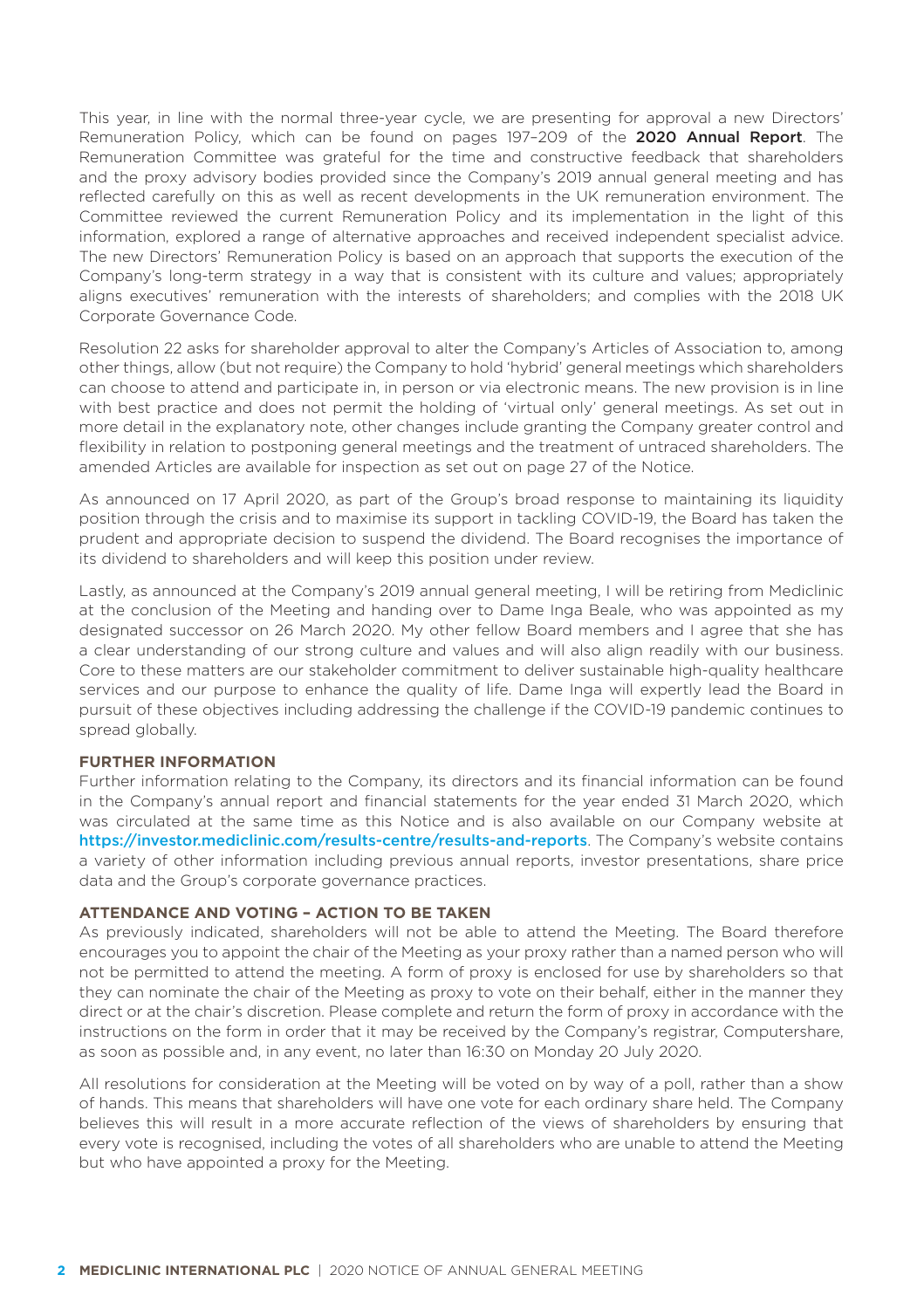Please carefully read the provisions included in the shareholder notes set out on pages 24–27 regarding the actions required by shareholders. If you are in any doubt as to the action you should take, please consult your stockbroker, solicitor/attorney, accountant, central securities depository participant ('CSDP'), banker or other independent professional advisor immediately.

#### **RECOMMENDATION**

The Board believes that resolutions 1–22 contained in the Notice are in the best interests of the Company and its shareholders as a whole. The Directors unanimously recommend that you vote in favour of all the proposed resolutions, as they intend to do the same in respect of their own beneficial shareholdings.

Yours faithfully

Dr Edwin Hertzog Non-executive Chair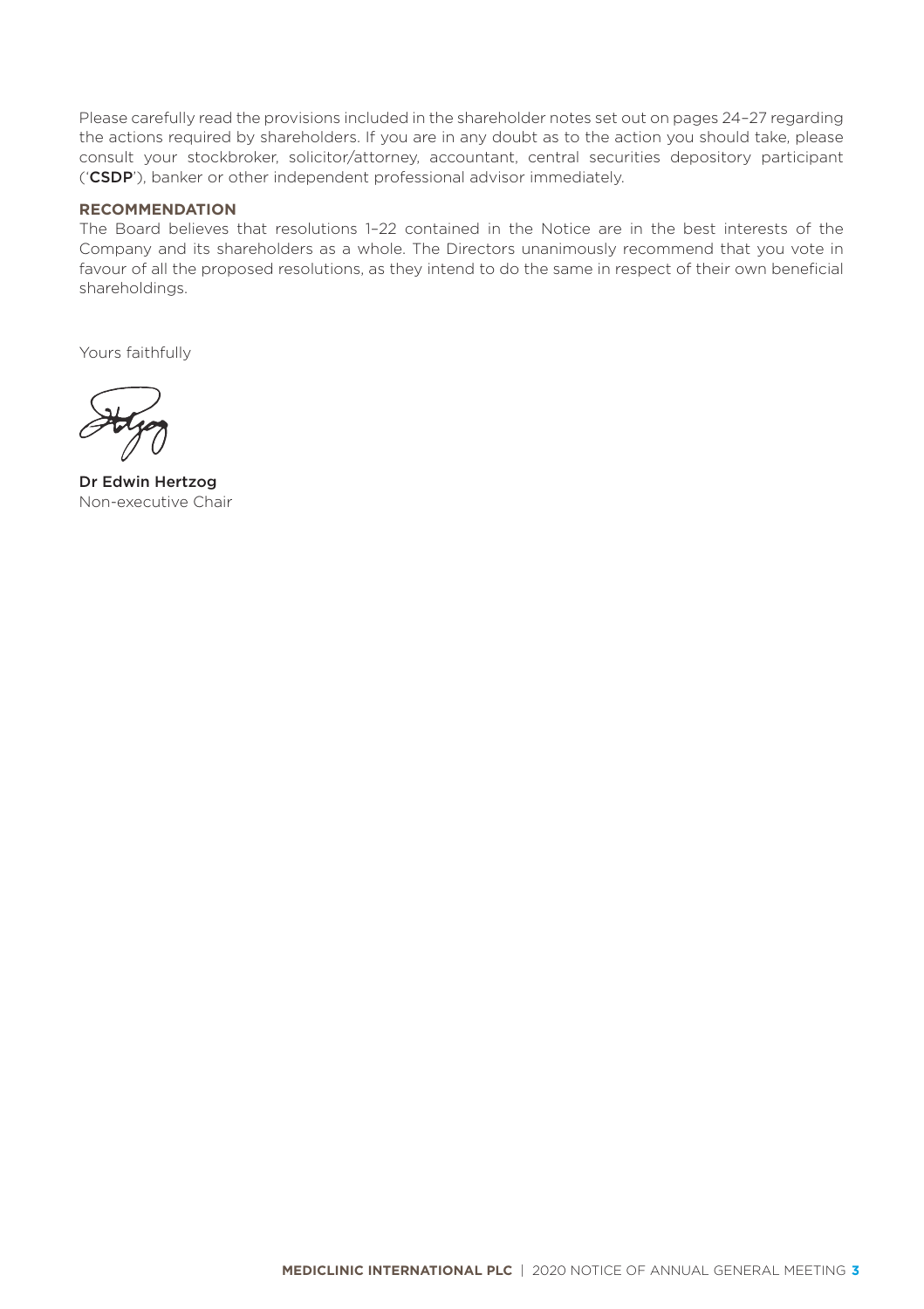## **NOTICE OF ANNUAL GENERAL MEETING**

Notice is hereby given that the 2020 annual general meeting (the 'Meeting') of Mediclinic International plc ('Mediclinic' or the 'Company') will be held at 14 Curzon Street, London W1J 5HN, United Kingdom on Wednesday, 22 July 2020 at 16:30 (BST).

You will be asked to consider and, if thought fit, pass the resolutions below. Resolutions 1–18 will be proposed as ordinary resolutions. For an ordinary resolution to be passed, a simple majority of the votes cast must be in favour of the resolution. Resolutions 19–22 will be proposed as special resolutions. For a special resolution to be passed, at least 75% of the votes cast must be in favour of the resolution.

## **ORDINARY RESOLUTIONS**

#### **Resolution 1: Report and accounts**

1. To receive the Company's annual accounts and reports for the financial year ended 31 March 2020.

#### **Explanatory note**

 *Under the United Kingdom ('UK') Companies Act 2006 (the 'Act'), the Directors are required*  to present the annual accounts and reports at the Meeting. These are contained in the *Company's 2020 annual report and financial statements for the year ended 31 March 2020 (the '2020 Annual Report'), available on the Company's website at https://investor.mediclinic.com/results-centre/results-and-reports.* 

#### **Resolution 2: Directors' Remuneration Report**

2. To approve the Directors' Remuneration Report for the year ended 31 March 2020 set out on pages 194–200 of the 2020 Annual Report (excluding the Directors' Remuneration Policy included in the report).

#### **Explanatory note**

 *This resolution deals with the remuneration paid to the directors during the year under review. Shareholders are invited to vote on the Directors' Remuneration Report, which appears on pages 194–200 of the 2020 Annual Report (excluding the Directors' Remuneration Policy). In accordance with the Act, resolution 2 is an advisory vote only and the directors' entitlement*  to receive remuneration is not conditional thereon. The resolution and vote are a means of *providing shareholder feedback to the Board of Directors (the 'Board').*

#### **Resolution 3: Directors' Remuneration Policy**

3. To approve the Directors' Remuneration Policy set out on pages 197–209 of the 2020 Annual Report, which will take effect at the conclusion of the Meeting.

#### **Explanatory note**

*The Act requires quoted companies to present to their shareholders a Directors' Remuneration Policy for approval at least every three years. The current Directors' Remuneration Policy was approved by shareholders at the annual general meeting of the Company held on 25 July 2017. The Company's Remuneration Committee has considered the feedback received from shareholders since the Company's 2019 annual general meeting and proposed a revised policy which is set out on pages 197–209 of the 2020 Annual Report*.

#### **Resolutions 4 to 14: Election and re-election of directors**

#### *Election of directors*

- 4. To elect Dame Inga Beale, serving as an independent non-executive director and Chair Designate of the Company, as a director of the Company.
- 5. To elect Mr Tom Singer, serving as an independent non-executive director of the Company, as a director of the Company.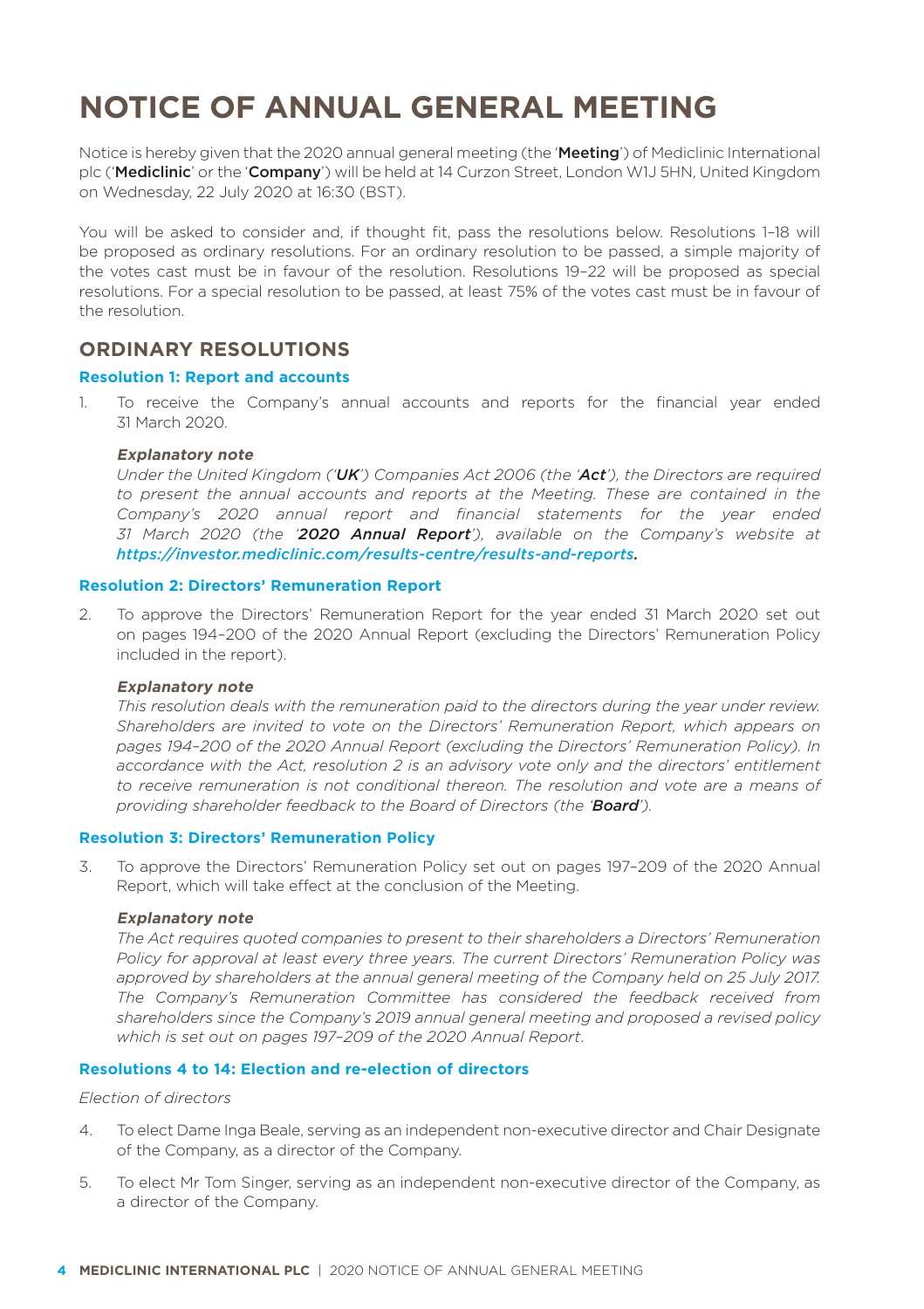#### *Re-election of directors*

- 6. To re-elect Dr Ronnie van der Merwe, serving as the Group Chief Executive Officer ('CEO') of the Company, as a director of the Company.
- 7. To re-elect Mr Jurgens Myburgh, serving as the Group Chief Financial Officer ('CFO') of the Company, as a director of the Company.
- 8. To re-elect Mr Alan Grieve, serving as the Senior Independent Director ('SID') of the Company, as a director of the Company.
- 9. To re-elect Dr Muhadditha Al Hashimi, serving as an independent non-executive director of the Company, as a director of the Company.
- 10. To re-elect Mr Jannie Durand, serving as a non-executive director of the Company, as a director of the Company.
- 11. To re-elect Dr Felicity Harvey, serving as an independent non-executive director of the Company, as a director of the Company.
- 12. To re-elect Mr Danie Meintjes, serving as a non-executive director of the Company, as a director of the Company.
- 13. To re-elect Dr Anja Oswald, serving as an independent non-executive director of the Company, as a director of the Company.
- 14. To re-elect Mr Trevor Petersen, serving as an independent non-executive director of the Company, as a director of the Company.

#### **Explanatory note**

 *In accordance with the Company's Articles of Association, any director appointed as such by the Board shall retire at the following annual general meeting and shall be eligible for election. Dame Inga and Mr Singer were appointed by the Board on 26 March 2020 and 24 July 2019 respectively, and will retire and seek election by the shareholders at the Meeting.*

 *In accordance with the provisions of the 2018 UK Corporate Governance Code, all members of the Board wishing to continue their appointments must seek re-election by the shareholders. All of the current directors of the Company, with the exception of Dr Edwin Hertzog, are retiring and seek re-election at the Meeting.* 

 *The biographical details of all the directors seeking election or re-election at the Meeting are set out on pages 13–23 of this Notice and the Board recommends their election or re-election as appropriate.*

 *The Board considers Dr Al Hashimi, Dame Inga, Mr Grieve, Dr Harvey, Dr Oswald, Mr Petersen and Mr Singer to be independent non-executive directors in accordance with provision 10 of the 2018 UK Corporate Governance Code. None of the independent non-executive directors seeking election or re-election at the Meeting has any existing or previous relationship, transaction or arrangement with the Company, nor with any controlling shareholder of the Company or any associate of a controlling shareholder of the Company, within the meaning of rule 13.8.17R(1) of the Listing Rules of the Financial Conduct Authority in the UK ('Listing Rules'). Mr Grieve and Mr Petersen were independent directors of Mediclinic International Ltd prior to the reverse acquisition of Al Noor Hospitals Group plc in February 2016 and were appointed as independent directors of the Company upon completion of the transaction. Subsequent appointments of independent directors have followed a structured and balanced process, with the Nomination Committee reviewing a list of suitable candidates identified through independent search consultants or other sources, followed by rigorous interviews with a panel which included the SID and other independent directors. In considering the independence of the non-executive directors, the Board has taken into account guidance from the 2018 UK Corporate Governance Code and the conduct, independence of thought and judgement exhibited by the independent directors during Board and Committee meetings.*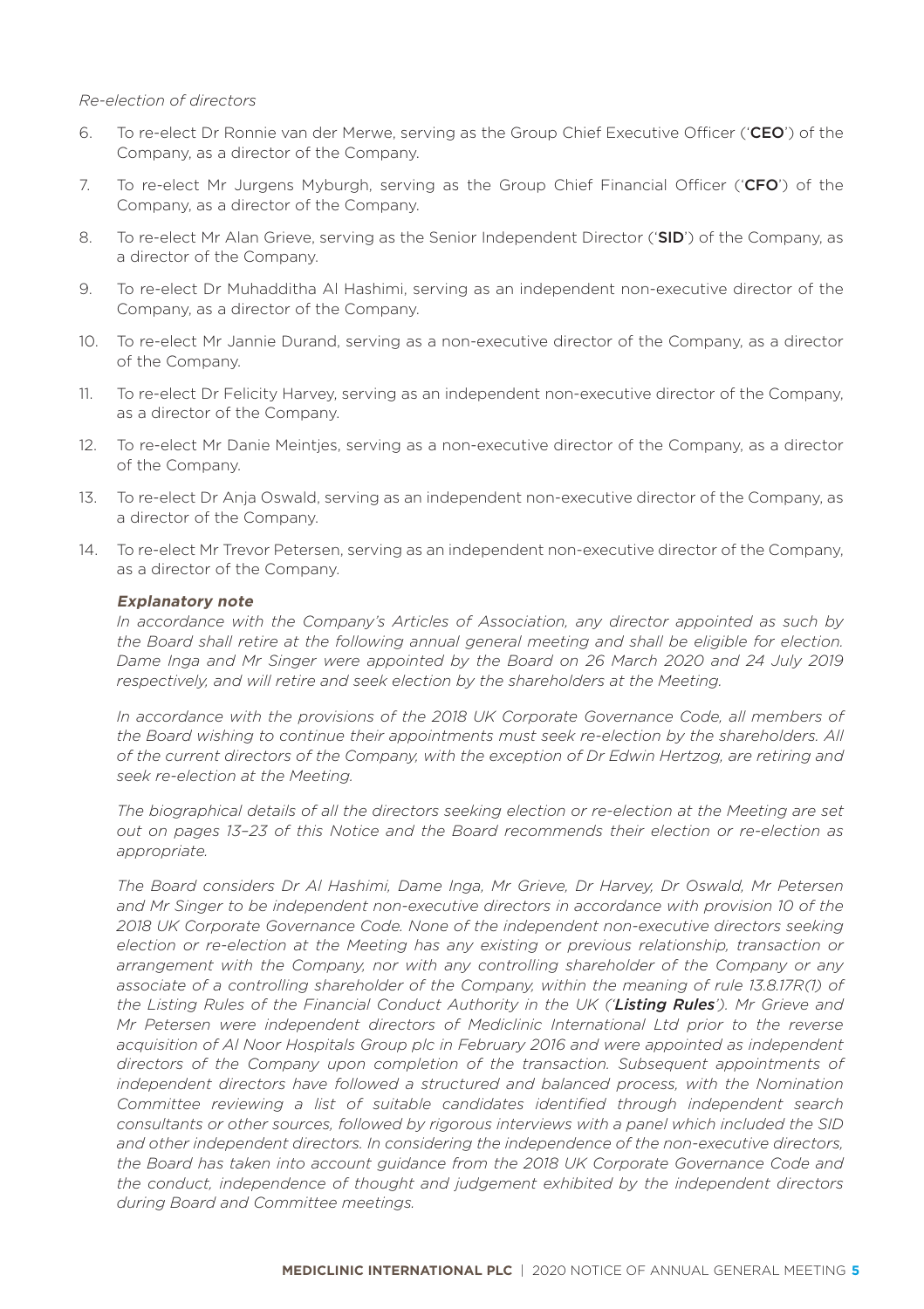*Subject to her election at the Meeting, Dame Inga will assume the role of Chair of the Company upon conclusion of the Meeting.*

 *Remgro Ltd ('Remgro'), through wholly owned subsidiaries, holds 44.56% of the issued ordinary shares of the Company and is therefore regarded as a controlling shareholder of the Company,*  for the purposes of the Listing Rules. The Listing Rules require that independent non-executive *directors of a company with a controlling shareholder must be elected by a majority of votes cast by independent shareholders, in addition to a majority of votes cast by all shareholders in the company. The resolutions for the election or re-election of the independent non-executive directors (resolutions 4, 5, 8, 9, 11, 13 and 14) of the Company will therefore be taken on a poll and the votes cast by (i) independent shareholders; and (ii) all shareholders, will be calculated separately. Such resolutions will be passed only if a majority of votes cast by independent shareholders are in favour, in addition to a majority of votes cast by all shareholders being in*  favour. Mr Durand is a representative of the Company's controlling shareholder, Remgro, and *is therefore not considered to be independent as contemplated by provision 10 of the 2018 UK Corporate Governance Code.* 

 *Mr Meintjes does not meet the criteria to be considered an independent non-executive director due to his position as former Group CEO of the Company until 2018. The Board considered his proposed re-election as a non-executive director and, after careful deliberation, concluded that his re-election is in the best interests of the Group, its shareholders and other stakeholders, taking into account the overall composition of the Board and the knowledge and experience of the industry and the business that Mr Meintjes has gained over 30 years in different capacities across the business.*

*Mr Pieter Uys was appointed as an alternate director to Mr Durand on 7 April 2016. Mr Uys will continue that appointment beyond the Meeting without seeking election by shareholders. If the*  resolution to re-elect Mr Durand is not passed by shareholders at the Meeting, the alternate *directorship of Mr Uys will cease immediately.* 

#### **Resolutions 15 and 16: Re-appointment and remuneration of auditor**

- 15. To re-appoint PricewaterhouseCoopers LLP as the Company's auditor, to hold office from the conclusion of this Meeting until the conclusion of the next general meeting at which annual accounts and reports are laid before the Company's shareholders.
- 16. To authorise the Audit and Risk Committee to determine the remuneration of the Company's auditor.

#### **Explanatory note**

*At each general meeting at which the Company's annual accounts and reports are presented to its members, the Company is required to appoint an auditor to serve until the next such meeting. The Board, on the recommendation of the Audit and Risk Committee, recommends the reappointment of PricewaterhouseCoopers LLP as the auditor of the Company.*

*The remuneration of the Company's auditor must be fixed by the Company in a general meeting or in such manner as the Company may determine in a general meeting. Resolution 16 gives authority to the Audit and Risk Committee to determine the remuneration of the Company's auditor*.

#### **Resolution 17: Authority to make political donations**

- 17. To authorise, in accordance with Part 14 of the Act, the Company and all its subsidiaries (collectively, the 'Group') at the date on which this resolution is passed, or at any time when this resolution has effect to:
	- (a) make political donations to political parties and/or independent election candidates;
	- (b) make political donations to political organisations other than political parties; and
	- (c) incur political expenditure,

 (as such terms are defined in the Act), up to an aggregate amount of £100 000, and the amount authorised under each of paragraphs (a), (b) and (c) above shall also be limited to such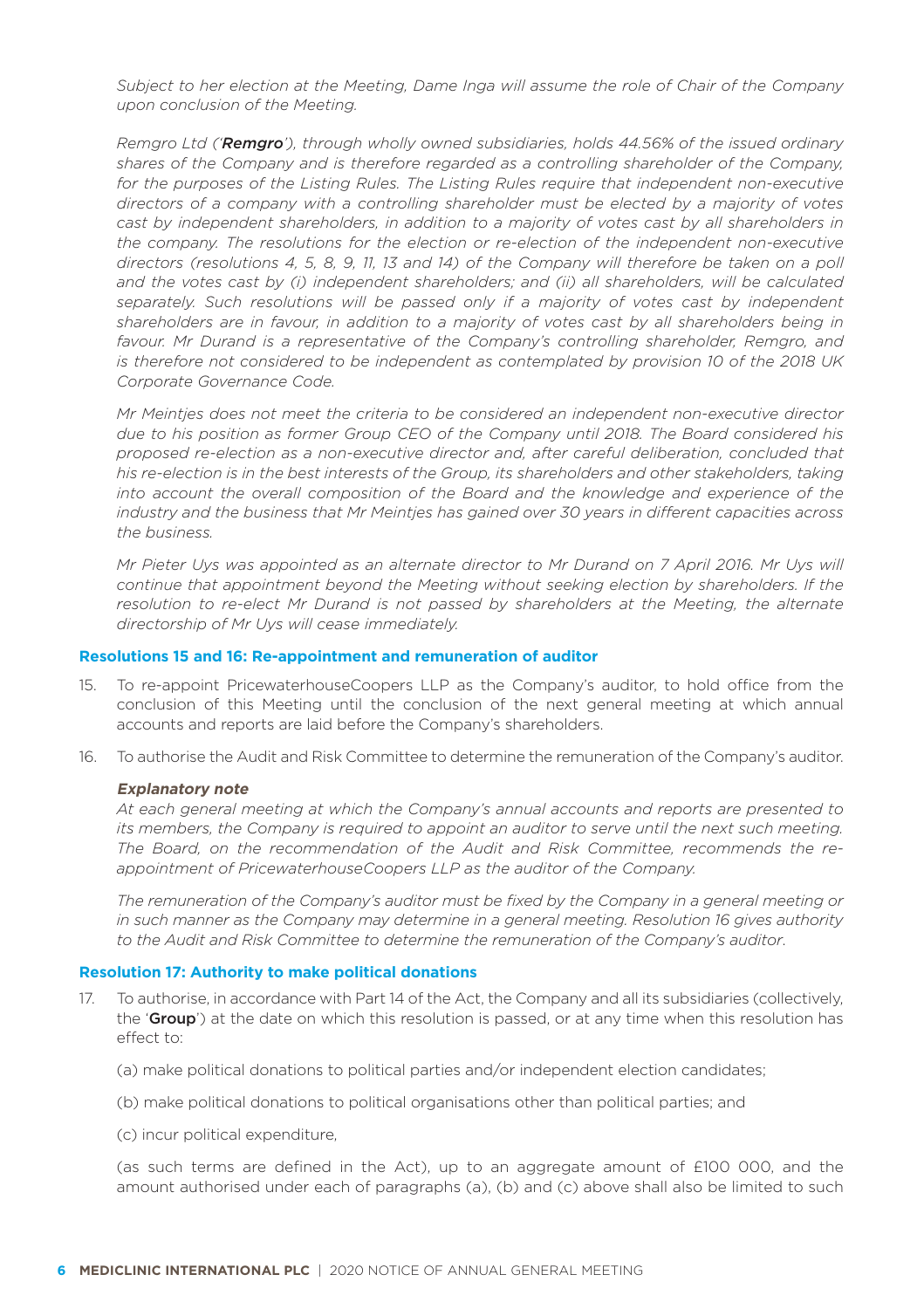amount, during the period beginning on the date of the passing of this resolution and ending at the conclusion of the next annual general meeting of the Company, to be held in 2021, or 30 September 2021, whichever is earlier, provided that the authorised sums referred to above may comprise one or more amounts in different currencies which, for the purposes of calculating the said sum, shall be converted into sterling at the exchange rate published in the London edition of the *Financial Times* on the date on which the relevant donation is made or expenditure incurred (or the first business day thereafter) or, if earlier, on the day on which the Company or its subsidiary (as appropriate) enters into any contract or undertaking in relation to the same or at such other rate as the Directors of the Company may in their absolute discretion determine to be appropriate. Upon the passing of this resolution, all existing authorisations and approvals relating to political donations or expenditure under Part 14 of the Act shall be revoked without prejudice to any donation made, or expenditure incurred, prior to the passing of this resolution pursuant to such authorisation or approval. For the purpose of this resolution, the terms 'political donation', 'political parties', 'independent election candidates', 'political organisation' and 'political expenditure' shall have the meanings given by Sections 363 to 365 of the Act.

#### **Explanatory note**

 *This resolution seeks to authorise the Group to make political donations and incur political expenditure, as contemplated in the Act. Political donations are generally prohibited in terms of the Company's Ethics Code and Anti-bribery Policy, unless pre-approved by the executive committee of the division and reported to the Group Executive Committee. It is not the policy of the Company to make political donations as contemplated in the Act and, during the year, the Group made no such payments. However, as a result of broad definitions used in the Act, normal business activities of*  the Company, which might not be considered political donations or expenditure in the usual sense, *may possibly be construed as political expenditure or as a donation to a political party or other political organisation and fall within the restrictions of the Act. This could include sponsorships, subscriptions, payment of expenses, paid leave for employees fulfilling public duties and support*  for bodies representing the business community in policy review or reform. The Board has therefore *decided to propose this resolution 17.* 

 *As permitted under the Act, this resolution also covers any political donations made or political*  expenditure incurred by any subsidiaries of the Company. This resolution 17 caps the amount of *all forms of political donations and expenditure that the Company and its subsidiaries would be permitted to make at an aggregate of £100 000.*

 *As disclosed in the 2020 Annual Report, as customary in Switzerland, Hirslanden maintains a proper and constructive dialogue with political decision-makers and stakeholders to represent the division's perspective and support informed decision-making that contributes to improving patient outcomes and the long-term sustainability of the business. Under the Swiss political system, citizens are active in political bodies at federal, cantonal and municipal levels in addition to their regular occupations. Parliamentarians are not professional politicians in this system and the parties do not receive state support. Therefore, in line with common and official practice in Switzerland, Hirslanden assists in supporting the country's political system by making third-party contributions to a number of political parties, institutions and associations involved in campaigns which are of interest to the business. Payments of this kind made by Hirslanden during the financial year ended 31 March 2020 totalled CHF63 225 (2019: CHF4 500). The increase from the previous year results from numerous national and cantonal renewal elections that took place during the year. For the avoidance of doubt, these contributions are not considered political payments as contemplated in Part 14 of the Act, as they are not made to the political parties within the scope of the Act.*

#### **Resolution 18: Authority to allot ordinary shares**

18. To generally and unconditionally authorise the Board, in substitution for any existing authority, but without prejudice to the exercise of any such authority prior to the date of the passing of this resolution, pursuant to and in accordance with Section 551 of the Act to exercise all the powers of the Company to allot shares in the Company or grant rights to subscribe for or to convert any security into shares in the Company*:*

(a) up to an aggregate nominal amount of £24 329 045.70 (representing 243 290 457 ordinary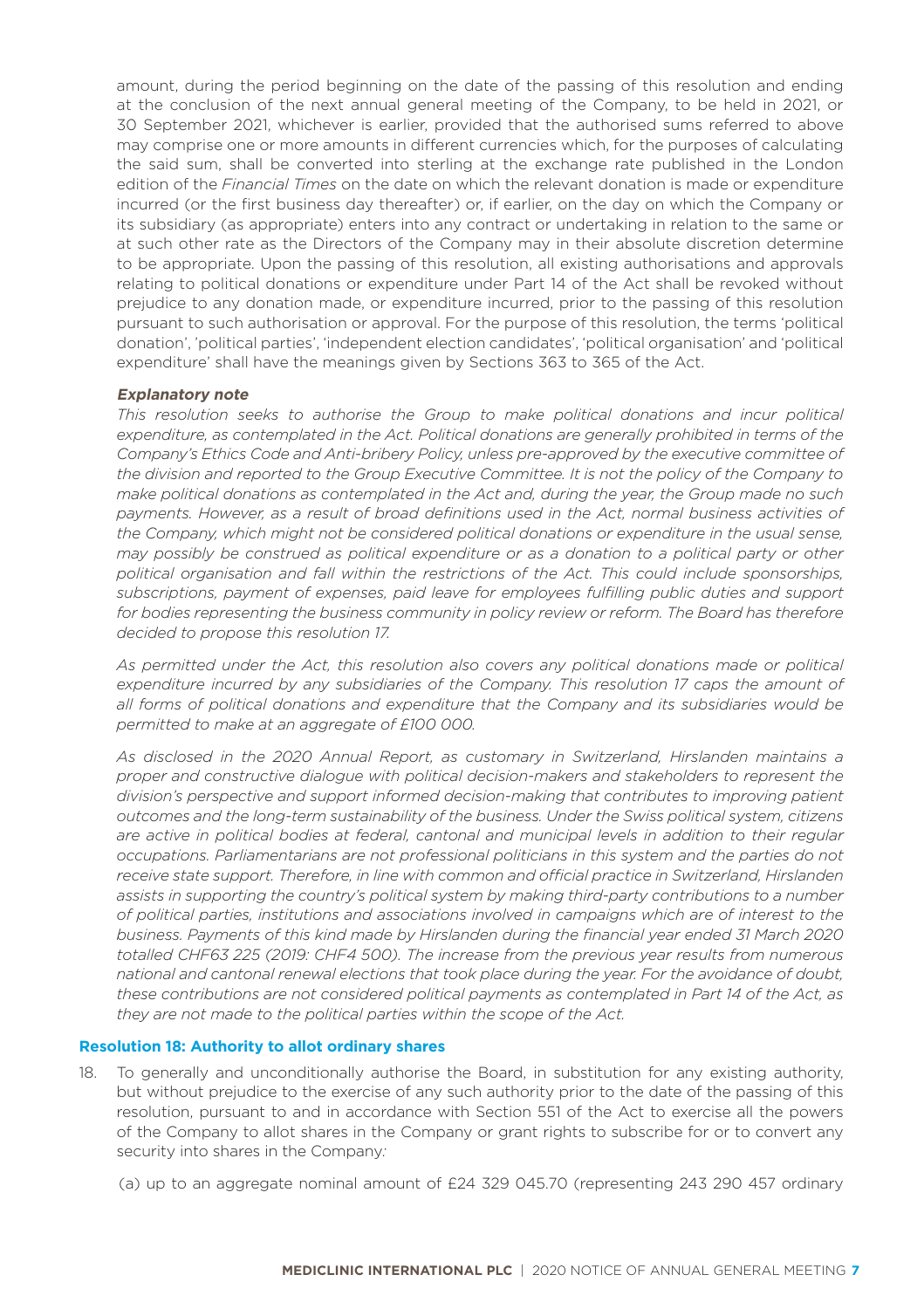shares) (such amount to be reduced by any allotments or grants made under paragraph [b] below in excess of such sum); and

- (b) comprising equity securities (as defined in the Act) up to a nominal amount of £48 658 091.40 (representing 486 580 914 ordinary shares) (such amount to be reduced by any allotments or grants made under paragraph [a] above) in connection with an offer by way of a rights issue:
	- (i) to ordinary shareholders in proportion (as nearly as may be practicable) to their existing holdings; and
	- (ii) to holders of other equity securities as required by the rights of those securities or as the Board otherwise considers necessary,

 and so that, in both cases, the Board may impose any limits or restrictions and make any arrangements which it considers necessary, expedient or appropriate to deal with treasury shares, fractional entitlements, record dates, legal, regulatory or practical problems in, or under the laws of, any territory or any other matter,

 provided that this authority shall expire at the conclusion of the next annual general meeting of the Company, to be held in 2021, or 30 September 2021, whichever is earlier, save that the Company may, before such expiry, make an offer or enter into an agreement which would or might require shares to be allotted, or rights to subscribe for or to convert securities into shares to be granted, after such expiry; and the Board may allot shares or grant such rights in pursuance of such an offer or agreement as if the authority conferred hereby had not expired.

#### **Explanatory note**

 *The purpose of this resolution 18 is to give the Directors authority to allot shares in place of the existing authority approved at the annual general meeting of the Company held on 24 July 2019, which expires at the end of the Meeting.* 

 *The authority in paragraph (a) of the resolution will allow the Directors to allot new shares and grant rights to subscribe for, or convert other securities into, shares up to a nominal value of £24 329 045.70 (representing 243 290 457 ordinary shares), which is equivalent to approximately 33% of the total issued ordinary share capital of the Company as at 1 June 2020, which is the latest practicable date prior to publication of this Notice.*

 *The authority in paragraph (b) of the resolution will allow the Directors to allot new shares and grant rights to subscribe for, or convert other securities into, shares only in connection with a rights issue up to a nominal value of £48 658 091.40 (representing 486 580 914 ordinary shares), which is equivalent to approximately 66% of the total issued ordinary share capital of the Company as at 1 June 2020, which is the latest practicable date prior to publication of this Notice (such amount to be reduced by the amount of any relevant securities issued under the authority conferred by paragraph [a] of this resolution 18).*

 *The Company does not currently hold any shares in treasury.*

 *The Board has no present intention of exercising these authorities. However, as a UK premium*  listed company, the Board believes it is in the best interests of the Company to have these *authorities so that the Board has the maximum flexibility permitted by corporate governance guidelines to respond to market developments and to allot securities at short notice and without the need to hold a general meeting if the need arises. The extent of the authority follows the UK's Investment Association's Share Capital Management Guidelines.* 

*The authorities sought in paragraphs (a) and (b) of this resolution 18 are without prejudice to previous allotments made under such existing authorities*.

*The authorities will only be valid until the conclusion of the next annual general meeting of the Company to be held in 2021, or 30 September 2021, whichever is earlier*.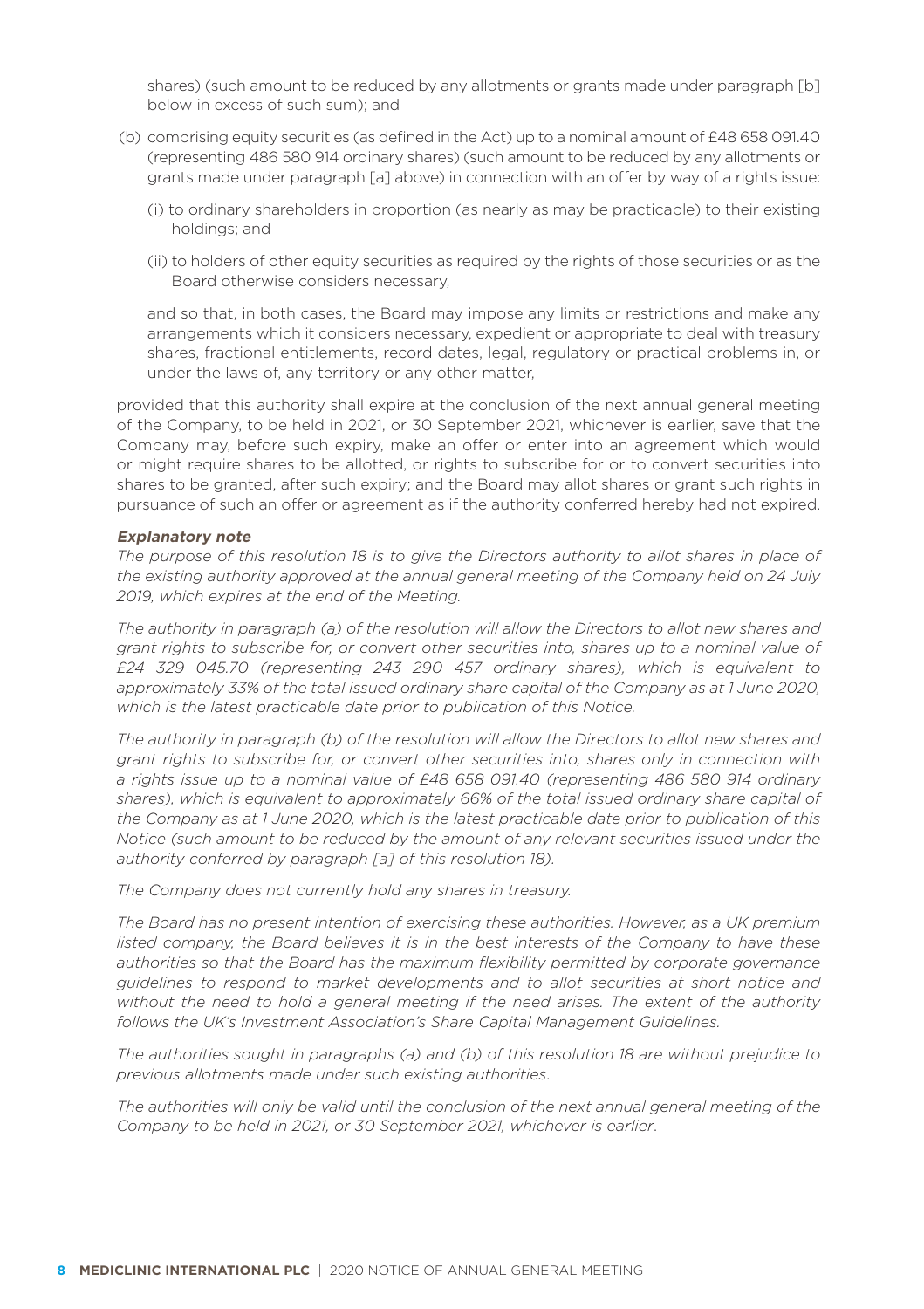## **SPECIAL RESOLUTIONS**

#### **Resolution 19: Authority to disapply pre-emption rights**

- 19. That, if resolution 18 above is passed, the Board be given power to allot equity securities (as defined in the Act) for cash under the authority given by that resolution and/or to sell ordinary shares held by the Company as treasury shares for cash as if Section 561 of the Act did not apply to any such allotment or sale, such power to be limited:
	- (a) to the allotment of equity securities and sale of treasury shares in connection with an offer of, or invitation to apply for, equity securities (but in the case of the authority granted under paragraph [b] of resolution 18, by way of a rights issue only):
		- (i) to ordinary shareholders in proportion (as nearly as may be practicable) to their existing holdings; and
		- (ii) to holders of other equity securities, as required by the rights of those securities, or as the Board otherwise considers necessary,

 and so that the Board may impose any limits or restrictions and make any arrangements which it considers necessary or appropriate to deal with treasury shares, fractional entitlements, record dates, legal, regulatory or practical problems in, or under the laws of, any territory or any other matter; and

 (b) in the case of the authority granted under paragraph (a) of resolution 18 and/or in the case of any sale of treasury shares, to the allotment of equity securities or sale of treasury shares (otherwise than under paragraph [a] above) up to a nominal amount of £3 686 219.05,

such power to apply until the end of the next annual general meeting to be held in 2021, or 30 September 2021, whichever is earlier, but, in each case, during this period the Company may make offers and enter into agreements, which would, or might, require equity securities to be allotted (and treasury shares to be sold) after the power ends and the Board may allot equity securities (and sell treasury shares) under any such offer or agreement as if the power had not ended.

#### **Resolution 20: Additional authority to disapply pre-emption rights for purposes of acquisitions or capital investments**

- 20. That, if resolution 18 above is passed, the Board be given the power, in addition to any power granted under resolution 19 above, to allot equity securities (as defined in the Act) for cash under the authority granted under paragraph (a) of resolution 18 and/or to sell ordinary shares held by the Company as treasury shares for cash as if Section 561 of the Act did not apply to any such allotment or sale, such power to be:
	- (a) limited to the allotment of equity securities or sale of treasury shares up to a nominal amount of £3 686 219.05; and
	- (b) used only for the purposes of financing a transaction which the Board determines to be an acquisition or other capital investment of a kind contemplated by the *Statement of Principles on Disapplying Pre-Emption Rights* most recently published by the Pre-Emption Group prior to the date of this notice, or for the purposes of refinancing such a transaction within six months of it taking place,

such power to apply until the end of the next annual general meeting to be held in 2021, or 30 September 2021, whichever is earlier, but, in each case, during this period the Company may make offers and enter into agreements, which would, or might, require equity securities to be allotted (and treasury shares to be sold) after the power ends and the Board may allot equity securities (and sell treasury shares) under any such offer or agreement as if the power had not ended.

#### **Explanatory note for resolutions 19 and 20**

 *At the annual general meeting held on 24 July 2019, the Directors were given the authority to issue*  equity securities of the Company and sell treasury shares in exchange for cash until the 2020 annual *general meeting.*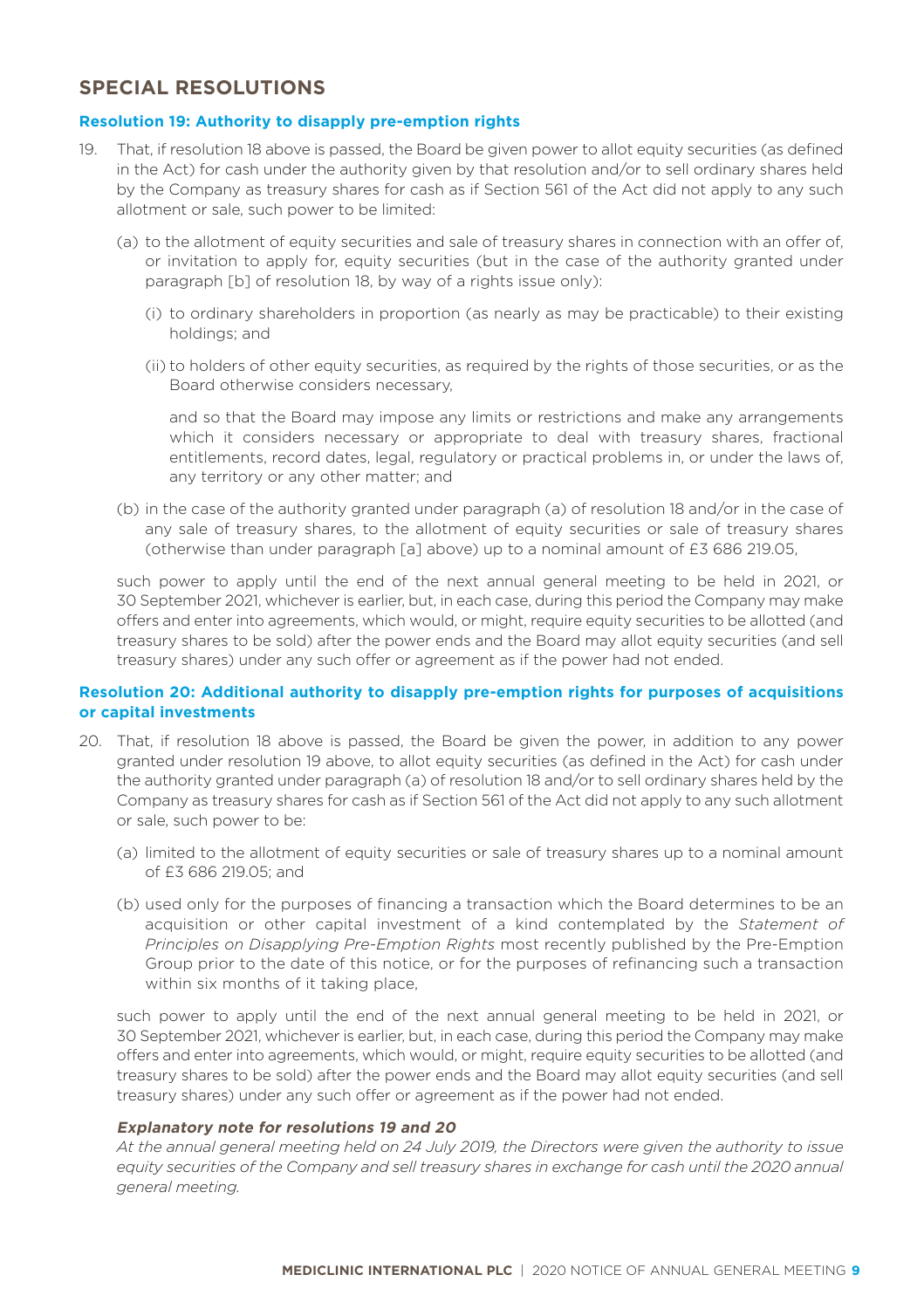*Resolution 19 renews the Directors' power to allot equity securities and sell treasury shares in exchange for cash without first offering them to existing shareholders in proportion to their existing shareholdings. Equity securities include ordinary shares in the Company. Resolution 19 allows the Directors to issue equity securities and to sell treasury shares for cash on a non-pre-emptive basis: (i) to ordinary shareholders in proportion to their existing shareholdings and to holders of other equity securities as required by the rights of those securities, or as the Directors consider necessary, and to deal with, among other things, treasury shares, fractional entitlements and legal and practical problems in any territory, for example, in the case of a rights issue or other similar share issue; and (ii) otherwise, up to an aggregate nominal amount of £3 686 219.05 (representing 36 862 190 ordinary shares). This number represents approximately 5% of the issued share capital as at 1 June 2020, the latest practicable date prior to publication of this Notice.*

 *On 12 March 2015, the Pre-Emption Group, an association of companies and investors that produces best practice guidance on disapplying pre-emption rights in the UK market, issued a revised Statement of Principles. This stated that, in addition to the previous standard annual disapplication of pre-emption rights up to a maximum equal to 5% of issued ordinary share capital, the Pre-Emption Group is now supportive of extending the general disapplication authority for certain purposes.* 

 *On 5 May 2016, the Pre-Emption Group published a monitoring report on the implementation of its 2015* Statement of Principles for Disapplying Pre-emption Rights *and a recommended template*  resolution for disapplying pre-emption rights. The template recommends companies request *authority to disapply pre-emption rights in respect of the additional 5% to be used when the Board considers the use to be for an acquisition or specified capital investment in accordance with the 2015 Statement of Principles as a separate resolution to the disapplication to issue shares on an unrestricted basis.*

 *Resolution 20 seeks this separate authority. Where the authority granted under resolution 20 is used, the Company will disclose this in the announcement regarding the issue, the circumstances that have led to its use and the consultation process undertaken.*

 *In accordance with the section of the Statement of Principles regarding cumulative usage of authorities within a rolling three-year period, the Directors also confirm their intention that (except in relation to an issue pursuant to resolution 20 in respect of the additional 5% referred to above) no more than 7.5% of the issued ordinary share capital will be issued for cash on a non-pre-emptive basis during any rolling three-year period, without prior consultation with shareholders.*

 *The Directors have no present intention of exercising these powers but believe that this resolution will assist them to respond to market developments and to take advantage of business opportunities as they arise.*

 *These authorities are without prejudice to allotments made under previous authorities and will only be valid until the conclusion of the next annual general meeting to be held in 2021, or 30 September 2021, whichever is earlier.* 

## **Resolution 21: Notice of general meetings, other than annual general meetings**

21. That a general meeting (other than an annual general meeting) of the Company may be called on no less than 14 clear days' notice.

#### **Explanatory note**

Under the Act, the notice period required for all general meetings of listed companies is 21 days, however, it is possible to reduce this period to 14 days (other than for annual general meetings), *provided that the following two conditions are met: (i) that a company offers facilities for shareholders*  to submit proxy appointments by electronic means; and (ii) that there is an annual resolution of *shareholders approving the reduction in the minimum notice period from 21 days to 14 days.* 

 *This resolution would, if passed, allow the Company flexibility to call general meetings, other than*  annual general meetings, on no less than 14 clear days' notice. This additional flexibility would only *be used in limited and time-sensitive circumstances, where the Board considers relying on the*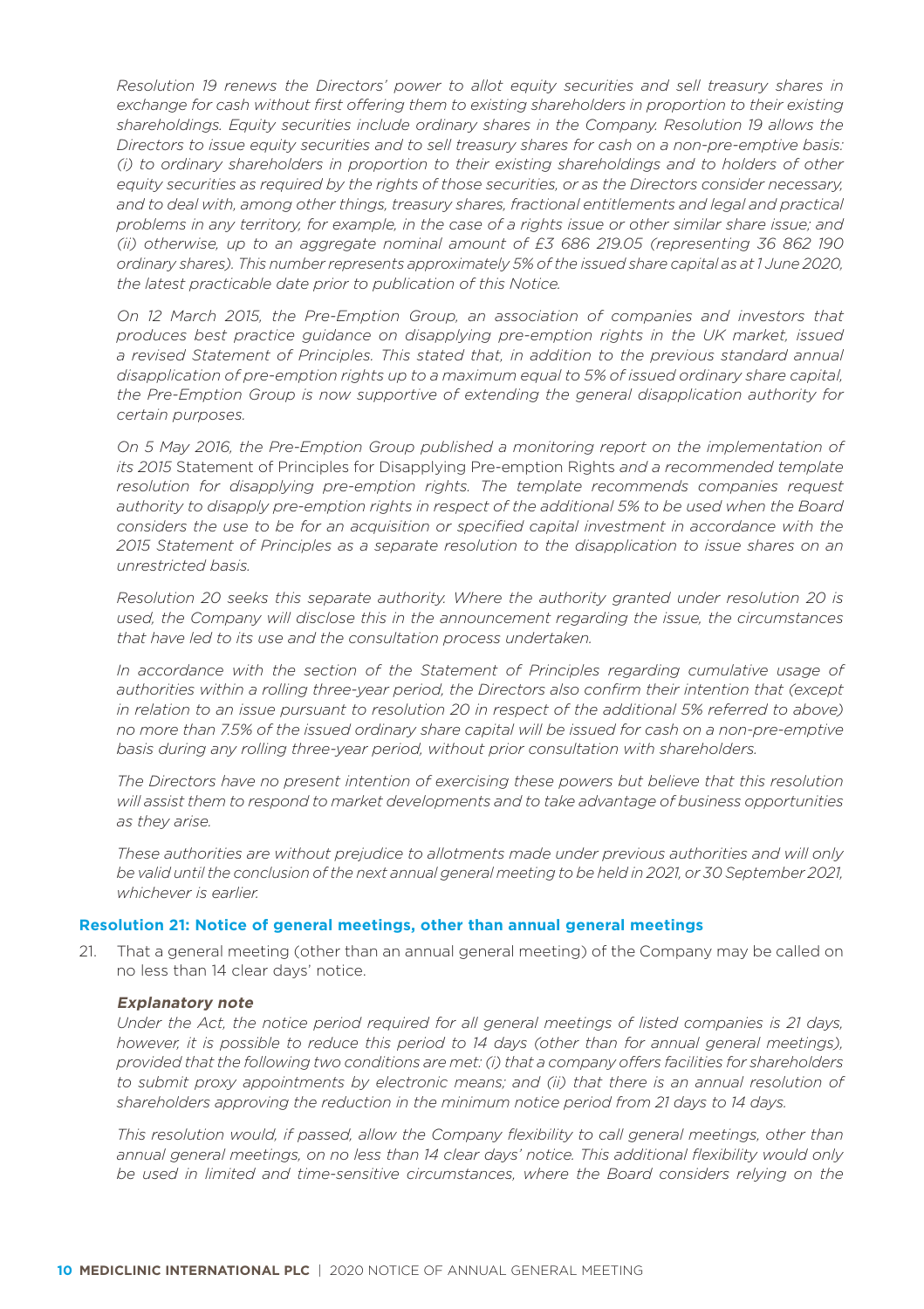authority to be to the advantage of shareholders as a whole. The approval will be effective until *the Company's next annual general meeting, at which meeting it is intended to propose a similar resolution for approval.*

#### **Resolution 22: Articles of Association**

22. To adopt as the new Articles of Association of the Company, the Articles of Association set out in the document presented to the Meeting, and initialled for the purposes of identification by the chair of the Meeting, so that the new Articles of Association of the Company apply to the exclusion of, and in substitution for, the existing Articles of Association of the Company. The resolution adopting the Articles will become effective following the Meeting.

#### **Explanatory note**

 *It is proposed that the Company adopt new Articles of Association, the principal changes of which are set out in Appendix 1. Other changes which are of a minor, technical or clarifying nature have not been set out in Appendix 1. A copy of the new Articles (together with a copy of the existing Articles marked to show the changes being proposed in Resolution 22) is available for inspection as noted on page 27 of this document and on the Company's website at https://ir.mediclinic.com/shareholder-centre/shareholder-meetings.* 

#### **Feedback from the Clinical Performance and Sustainability Committee**

The report by the Clinical Performance and Sustainability Committee (the 'Committee') included in the 2020 Annual Report, read with the 2020 Clinical Services Report and the 2020 Sustainable Development Report published on the Company's website at https://investor.mediclinic.com/ results-centre/results-and-reports, will serve as the Committee's feedback to the Company's shareholders on the matters within its mandate at the Meeting. Any specific questions to the Committee may be sent to the Company Secretary prior to the Meeting. Certain South African subsidiaries of the Company are required to appoint a social and ethics committee in terms of the South African Companies Act, No. 71 of 2008, as amended, (the 'SA Companies Act') unless such companies are subsidiaries of another company that has a social and ethics committee, and the social and ethics committee of that company will perform the functions required by this regulation on behalf of that subsidiary company. The Committee, in fulfilling its role to (a) promote a culture of excellence in patient safety, quality of care and patient experience by, *inter alia*, monitoring the clinical performance of the Group; and (b) ensuring that the Group is and remains a good and responsible corporate citizen by monitoring the sustainable development performance of the Group, also performs the statutory functions required of a social and ethics committee in terms of the SA Companies Act.

By order of the Board.

Link Company Matters Limited *Company Secretary*

Mediclinic International plc 6th Floor, 65 Gresham Street, London, EC2V 7NQ 1 June 2020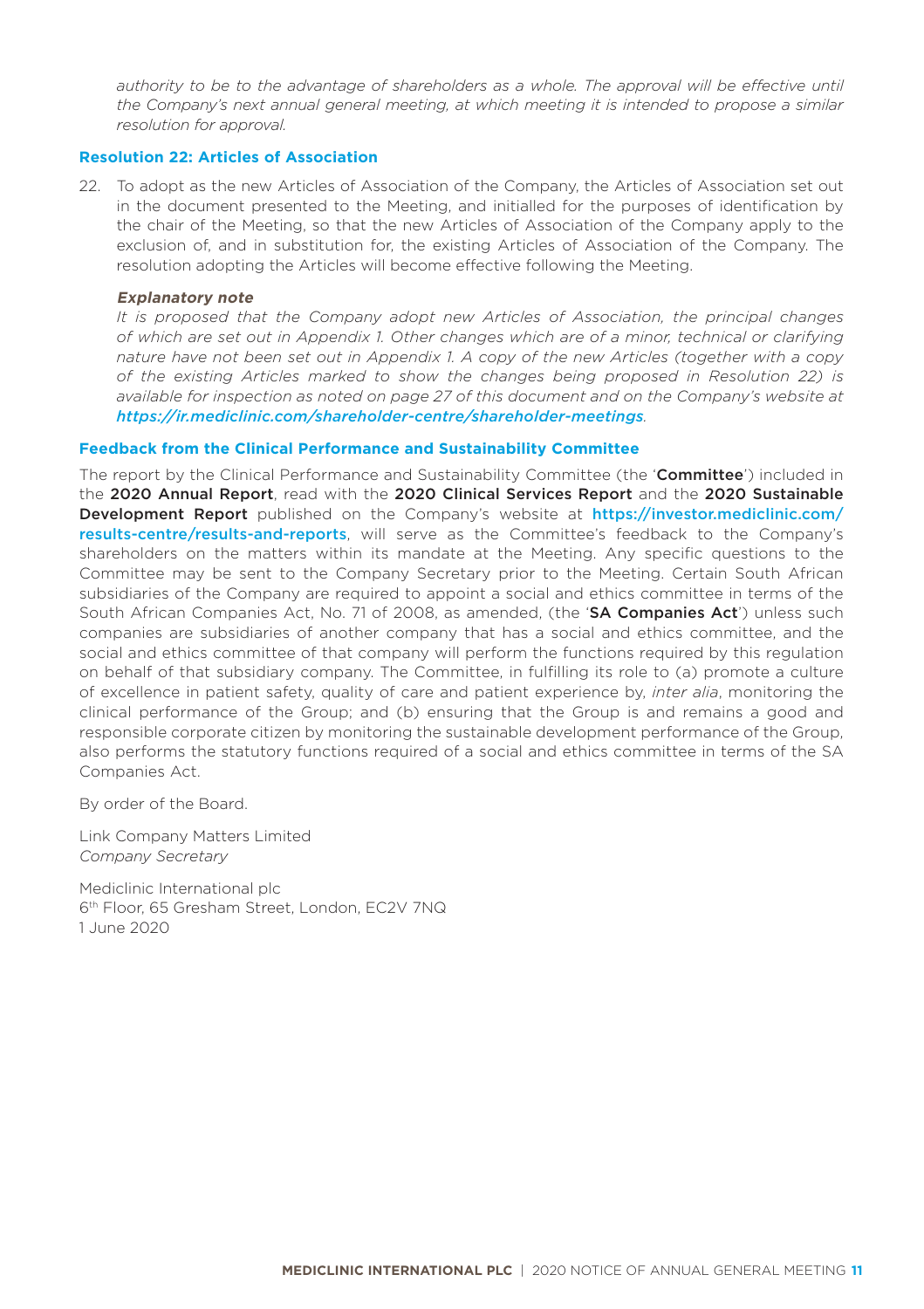## **APPENDIX 1**

## **EXPLANATORY NOTES OF THE PRINCIPAL CHANGES TO THE COMPANY'S ARTICLES**

*It is proposed in Resolution 22 to adopt new Articles in order to update the existing Articles, primarily to give the Company greater control and flexibility in relation to its treatment of untraced shareholders; postponing general meetings; and the use of combined physical and electronic general meetings (although the amendments will not permit 'virtual only' meetings).*

*The principal changes introduced in the Articles are summarised in this Appendix 1. Changes which are of a minor, technical or clarifying nature have not been noted in this Appendix 1. The new Articles, which have been marked to show all of the changes to the existing Articles, are available for inspection as noted on page 27 of this document, and are also available on the Company's website at: https://ir.mediclinic.com/shareholder-centre/shareholder-meetings.*

#### **Untraced shareholders**

*The provisions relating to untraced shareholders are amended in the new Articles. Under the existing Articles, a shareholder may be considered an untraced shareholder if, during a period of 12 years, at least three cash dividends have become payable and no dividend has been cashed. Currently, in order to sell the shares of untraced shareholders, the Company is required to place notices in national and local newspapers, and is required to account to the former member or other person previously entitled for an amount equal to the net proceeds of the sale (after payment of the costs of the sale).*

*The existing provisions are seen as imposing unduly onerous obligations on the Company, inefficient in locating untraced shareholders and lacking flexibility with respect to the sale proceeds of the shares.*

The new Articles replace the newspaper notice requirement with a requirement to send a notice to the last known or registered address of the shareholder, and to use such efforts as it considers reasonable *to trace the shareholder. The Company must still allow for three months following such notice to allow shareholders to come forward before selling the shares.* 

*The new Articles also provide that, if no valid claim for the money has been received by the Company during a period of six years from the date on which the shares were sold, the sale proceeds will be forfeited to the Company and that it may use the proceeds as the Directors see fit.*

#### **Postponement**

*The new Articles permit the Directors to move or postpone a general meeting or change the electronic*  facility if the Directors consider that it is impracticable or undesirable to hold a general meeting as *originally planned. There is a requirement, if practicable, for an announcement of the date, time and*  place of the rearranged meeting to be published in at least two national newspapers in the United *Kingdom, but notice of the business of the meeting does not need to be given again. The purpose of this amendment is to afford the Company greater flexibility to change arrangements, something which has been shown to be particularly useful in the current environment due to the impact of COVID-19.*

#### **Electronic general meetings**

*The new Articles allow the Company to hold combined physical and electronic general meetings as well*  as physical-only general meetings. In line with recommendations made by the Investment Association, *the amendment does not permit the Company to hold 'virtual-only' general meetings, but provides*  the Company with flexibility to hold an electronic general meeting in parallel with the physical general *meeting.*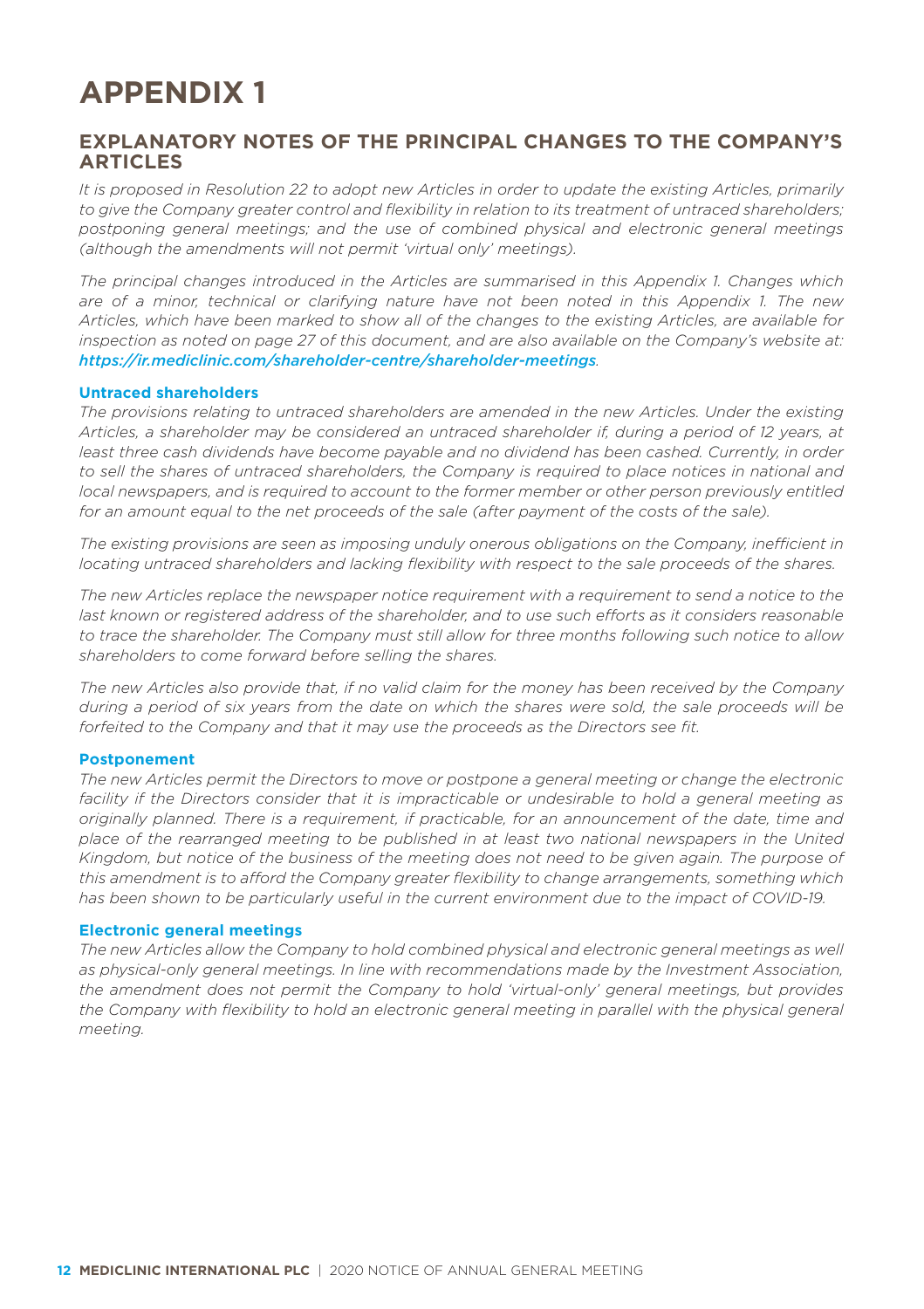## **BIOGRAPHIES OF DIRECTORS**

Following the internal Board evaluation process concluded in March 2020 and a recommendation from the Nomination Committee, the Board is satisfied that each of the Directors continues to be effective, demonstrates a commitment to the role, and continues to be able to dedicate sufficient time to their duties. The Directors believe that the Board continues to include an appropriate balance of skills and provides effective leadership for the Company. The Board has a variety of skills which include significant financial experience, extensive knowledge of the healthcare industry internationally, and experience of public companies listed on the London Stock Exchange. The skills and experience of each director is set out below:



#### **Resolution 4: Dame Inga Beale**

Chair Designate and Independent Non-executive Director Nationality: British Date of appointment: Independent non-executive director and Chair Designate since March 2020.

**Responsibilities** Dame Inga Beale currently serves as a non-executive director of the Company and will succeed Dr Hertzog when he retires after the Company's Meeting. As an independent non-executive director, Dame Inga is responsible for supporting the development of the Group's strategy, providing strategic guidance and scrutinising management's performance and she provides constructive challenge and advice, drawing on her skills, experience and judgement. Since her appointment, Dame Inga has been working very closely with the Chair to ensure that the coming change in the leadership of the Board will be a smooth transition and that the Board will continue to be effective in its performance, promoting the long-term sustainable success of the Company, generating value for shareholders and contributing to wider society. She will also be working closely with other Board members and the senior management team to gain a thorough understanding of the business. She is a member of the Nomination Committee and Remuneration Committee.

**Contribution to the Company and reasons for election** As an experienced leader, Dame Inga has close to 40 years of experience in global financial services, insurance and risk management in particular, and contributes a wealth of skills and experience to the Board. She brings valuable experience gained through her role as the CEO of Lloyd's of London, where she initiated large-scale digital and cultural transformation programmes and led the business' expansion into Dubai, China and India. She played a critical role in advancing diversity and inclusion initiatives across Lloyd's and the international insurance sector. Her background provides a valuable balance to the Board and brings a different perspective to the Board's debates.

**Skills and experience** Dame Inga has extensive business management and leadership experience. From 2014 to 2018 she served as the first female CEO of Lloyd's of London, the insurance and reinsurance market. Previously she held various senior leadership positions across the insurance sector, both in Switzerland and internationally, including at Converium, Zurich Insurance Group, Canopius and GE Insurance Solutions.

**Key external appointments** Dame Inga currently serves as an independent member of the global strategy board of Clyde & Co LLP and as an independent non-executive director on the boards of Crawford & Company and London First. She also serves on the London Mayor's Business Advisory Board, is Patron of Insuring Women's Futures and Chair of the UK HIV Commission.

**Qualifications** Dame Inga is a chartered insurer having qualified as an Associate of the Chartered Insurance Institute in 1987 and was appointed as Dame Commander of the Order of the British Empire in 2017 for services to the UK economy*.*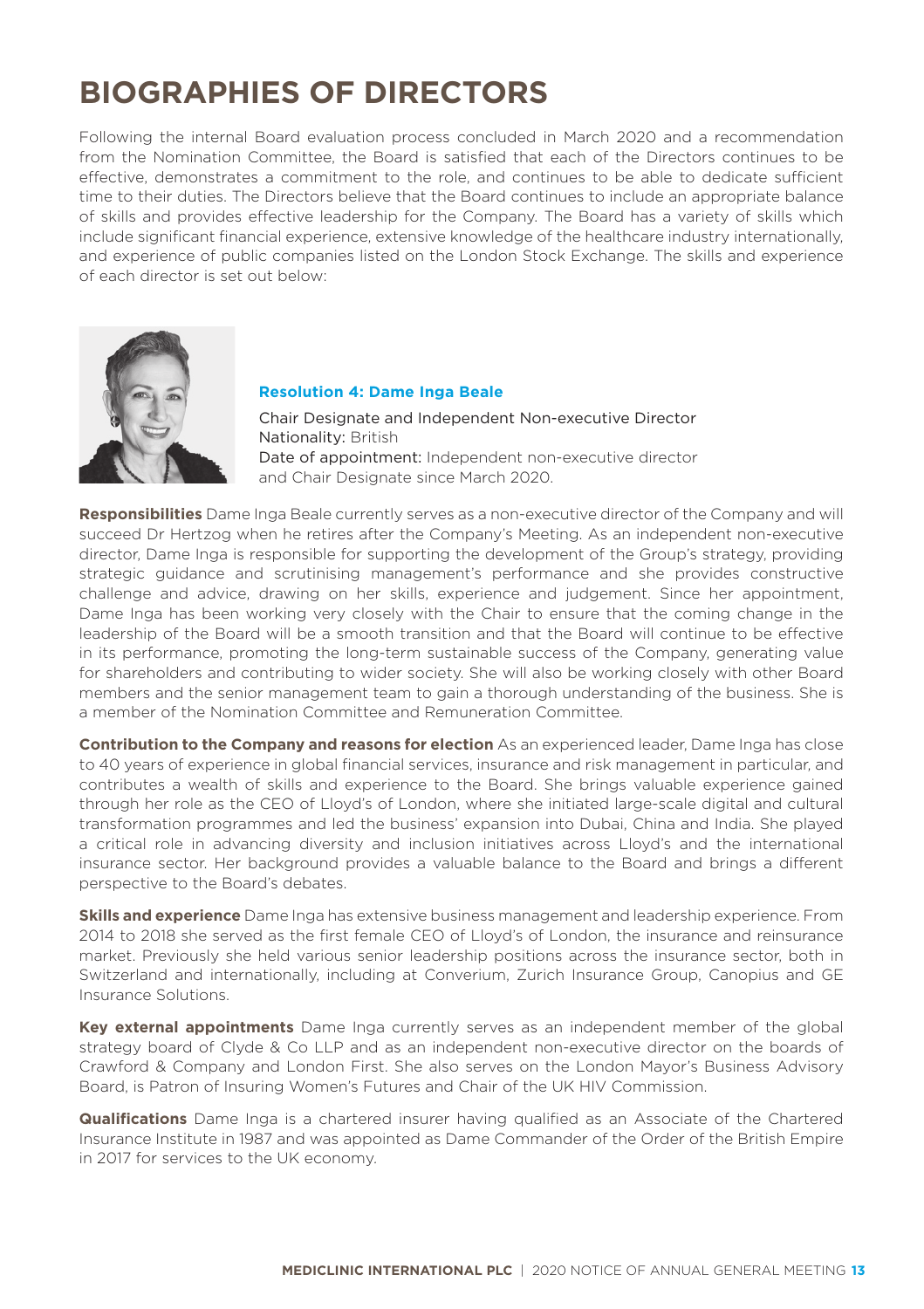

#### **Resolution 5: Mr Tom Singer**

Independent Non-executive Director Nationality: British Date of appointment: Independent non-executive director since 24 July 2019.

**Responsibilities** As an independent non-executive director, Mr Tom Singer is responsible for supporting the development of the Group's strategy, providing strategic guidance and scrutinising management's performance. He provides constructive challenge and advice, drawing on his skills, experience and judgement. He is a member of the Audit and Risk Committee and the Remuneration Committee.

**Contribution to the Company and reasons for election** Mr Singer's skills and experience, gained through his long and successful career in finance across a broad range of UK and international branded consumer businesses, including in the healthcare sector, provides important input. He also brings a thorough understanding of the UK-listed company environment. His career and background make him ideally suited to serve as a member of the Audit and Risk Committee.

**Skills and experience** Previously Mr Singer served as CFO of InterContinental Hotels Group PLC, a leading international hotel group, and British United Provident Association (BUPA), a provider of health insurance, care homes for the elderly and other health-related services including private hospitals. Earlier in his career, Mr Singer was CFO and Chief Operating Officer of William Hill PLC and Finance Director of Moss Bros PLC, having started his career in professional services and spending a total of 12 years at Price Waterhouse and McKinsey.

**Key external appointments** Mr Singer currently serves as non-executive director on the board of DP Eurasia NV, an operator of pizza restaurants in Turkey and Russia.

**Qualifications** Mr Singer holds a BSc Hons Finance and Accounting (University of Bristol), is a qualified chartered accountant, and attended the Advanced Management Programme (INSEAD)*.*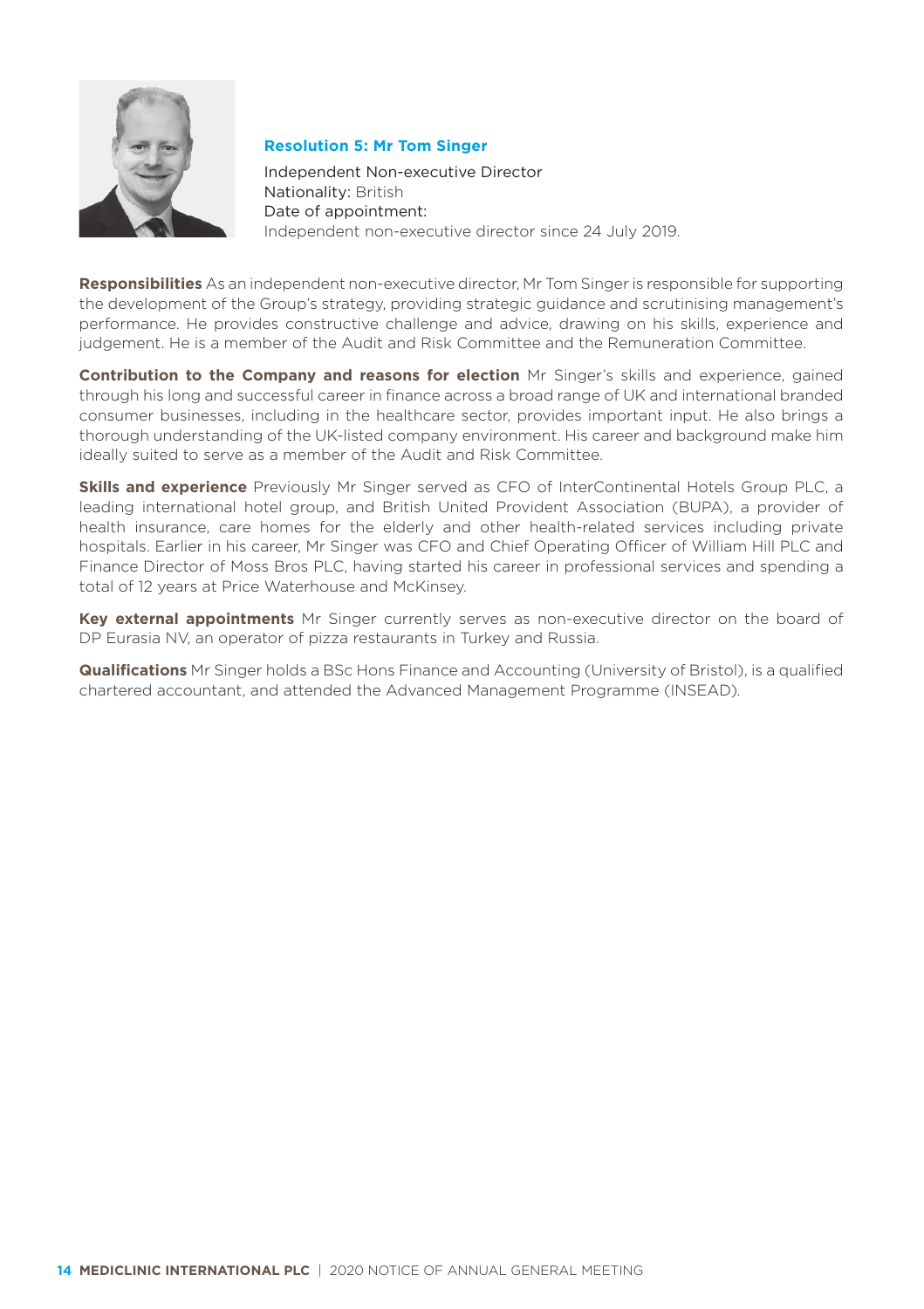

#### **Resolution 6: Dr Ronnie van der Merwe**

Group Chief Executive Officer Nationality: South African Date of appointment: Group CEO since June 2018.

**Responsibilities** Dr Ronnie van der Merwe is responsible for driving and implementing operational decisions and strategy approved by the Board. He provides detailed insight into the operations of the business, enabling the Board to determine the feasibility and practicality of proposed strategies, goals and direction. He is a member of both the Clinical Performance and Sustainability Committee and the Investment Committee.

**Contribution to the Company and reasons for re-election** As a qualified anaesthesiologist in private practice, Dr Van der Merwe gained extensive experience in trauma and elective anaesthesia, intensive care management, and the management of acute and chronic pain. During his involvement in the medical insurance industry, he gained healthcare data management and analytics expertise. He also displays proficiency in clinical leadership and management, as well as in developing and implementing strategic goals. Dr Van der Merwe has extensive knowledge of Mediclinic's international operations and a strong track record of managing quality and effectiveness. He established the Advanced Analytics, Clinical Information, Clinical Services and Health Information Management functions at Mediclinic, contributing to the growth of the Group.

**Skills and experience** Dr Van der Merwe has Group-wide experience and possesses in-depth knowledge of Mediclinic's workings, having held a variety of senior roles within the Company. He joined the Company in 1999 and as Chief Clinical Officer took responsibility for various aspects of the business prior to his appointment as executive director and Group CEO of Mediclinic. He was an executive director of Mediclinic International Ltd from 2010, up to the reverse takeover of Al Noor Hospitals Group plc. He was appointed as an executive director and Group CEO of Mediclinic, with effect from 1 June 2018 and also serves as a non-executive director on the board of Spire since 24 May 2018 under the terms of the shareholder agreement between Spire and Mediclinic.

**Key external appointments** Non-executive director of Spire.

**Qualifications** Dr Van der Merwe holds an MBChB (Stellenbosch University); a DA (SA) (College of Anaesthetists of South Africa); the FCA (SA) (Fellowship of the College of Anaesthetists of South Africa); and has completed the Advanced Management Program (Harvard Business School)*.*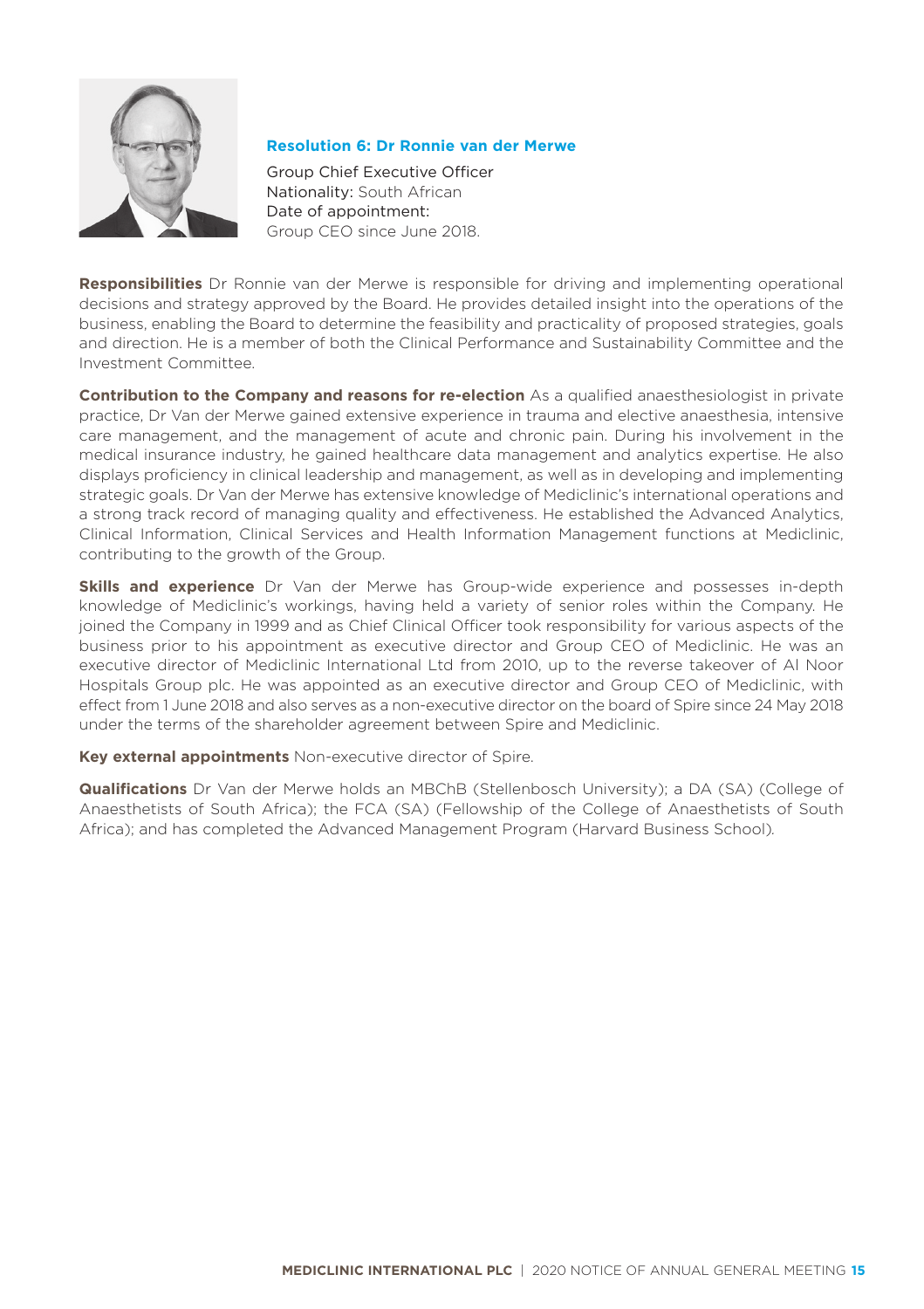

### **Resolution 7: Mr Jurgens Myburgh**

Group Chief Financial Officer Nationality: South African Date of appointment Group CFO since August 2016.

**Responsibilities** As Group CFO, Mr Jurgens Myburgh has the primary responsibility for overseeing the financial planning and reporting, risk management and internal controls of the Group. In addition, he oversees the Group's Corporate Finance, Investor Relations and Group Procurement functions. He is also a member of the Investment Committee.

**Contribution to the Company and reasons for re-election** Mr Myburgh is a qualified chartered accountant with broad financial and accounting experience obtained during his career of over 20 years. Since joining the Group, he has emphasised the importance of capital management and allocation informed by cost of capital across the Group and driven a structured approach to growth.

**Skills and experience** Mr Myburgh has gained considerable financial and accounting experience since qualifying as a chartered accountant with KPMG in 2000. He joined The Standard Bank of South Africa Ltd in 2001 and was appointed as Head of Mergers and Acquisitions in 2009. Following this he served as CFO at Datatec Ltd, an international ICT Group, before joining Mediclinic as Group CFO in August 2016.

**Key external appointments** Mr Myburgh has no external public appointments.

**Qualifications** Mr Myburgh holds a BComm Hons in Accounting (University of Johannesburg) and is a qualified chartered accountant registered with the South African Institute of Chartered Accountants.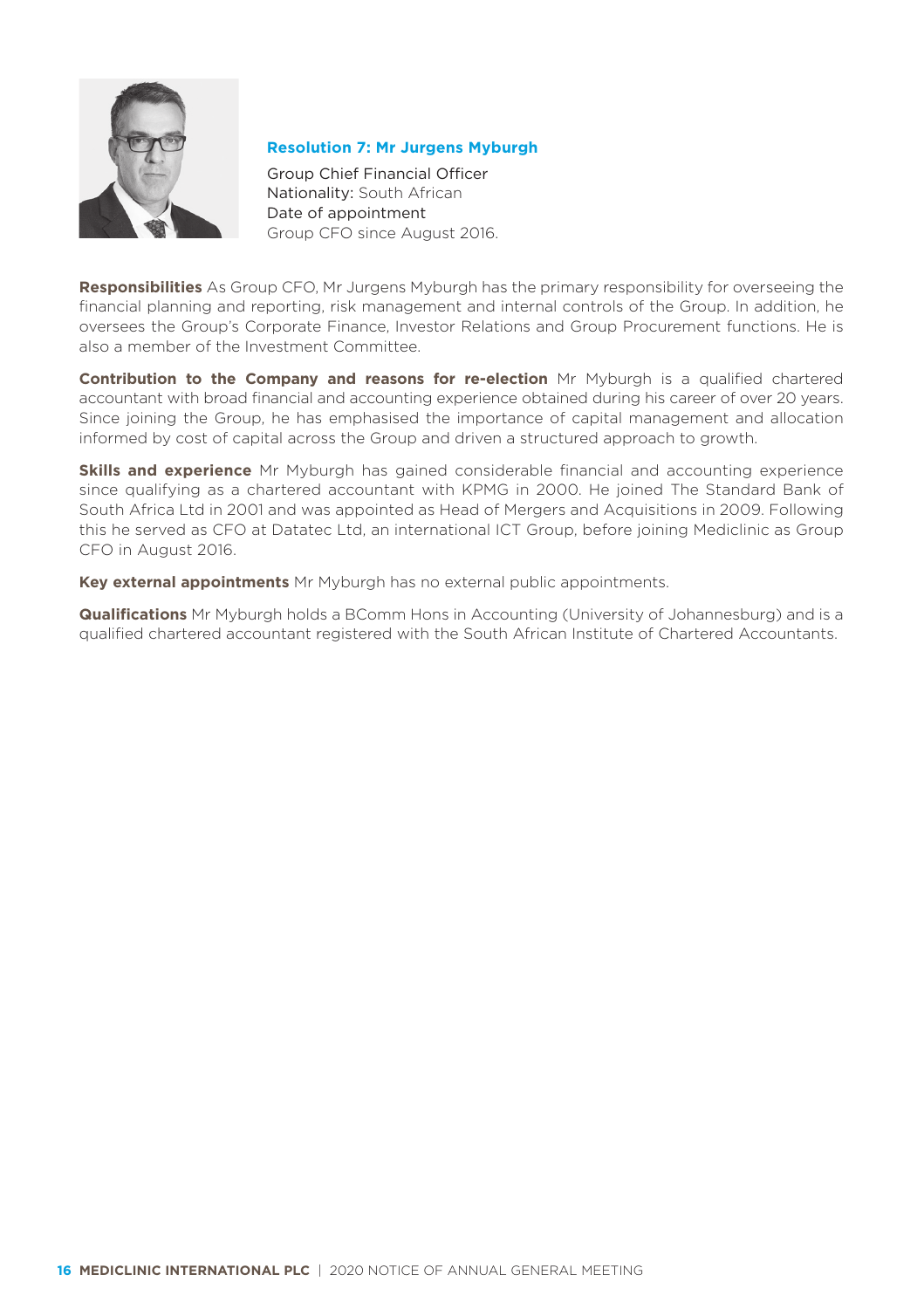

## **Resolution 8: Mr Alan Grieve**

Senior Independent Director Nationality: British and Swiss Date of appointment Independent non-executive director since February 2016. SID and Chair of the Audit and Risk Committee since July 2019.

**Responsibilities** As an independent non-executive director, Mr Alan Grieve is responsible for supporting the development of the Group's strategy, providing strategic guidance and scrutinising management's performance. He provides constructive challenge and advice, drawing on his skills, experience and judgement.

As SID, Mr Grieve also acts as an intermediary for other directors and shareholders and as sounding board for the Chair. He leads the annual appraisal of the Chair's performance and meets with the non-executive directors when necessary. He is available to shareholders should they have any concerns, should contact outside the standard communication channels be required. He is Chair of the Audit and Risk Committee and is a member of both the Nomination Committee and the Investment Committee.

**Contribution to the Company and reasons for re-election** Working as an executive and non-executive director across a wide range of business areas, Mr Grieve has gained comprehensive experience in finance and audit and risk management; he also has extensive knowledge of the healthcare sector. This equips him with a strong basis for assessing, and where appropriate, challenging, the financial and risk management framework, which makes him ideally suited to chair the Audit and Risk Committee.

**Skills and experience** Mr Grieve has significant financial and accounting experience. He began his career in accountancy at the respective auditing firms now known as PricewaterhouseCoopers and Ernst & Young. He worked for Richemont, the Swiss luxury goods group, as Company Secretary from 1998 to 2004 and as Director of Corporate Affairs from 2004 to 2014. He served as an independent non-executive director of Mediclinic International Ltd from 2012 and as a director of Mediclinic Switzerland AG (now Hirslanden AG) between 2008 and 2012. He served as CFO of Reinet Investments Manager SA and Reinet Fund Manager SA from 2008 to 2011 and was the CEO from 2012 until he retired in 2014. He remains on the board of both companies as a non-executive director.

**Key external appointments** Mr Grieve serves as a non-executive director on the boards of Reinet Investments Manager SA and Reinet Fund Manager SA.

**Qualifications** Mr Grieve holds a BA Hons Business Administration (Heriot-Watt University) and is a member of the Institute of Chartered Accountants of Scotland*.*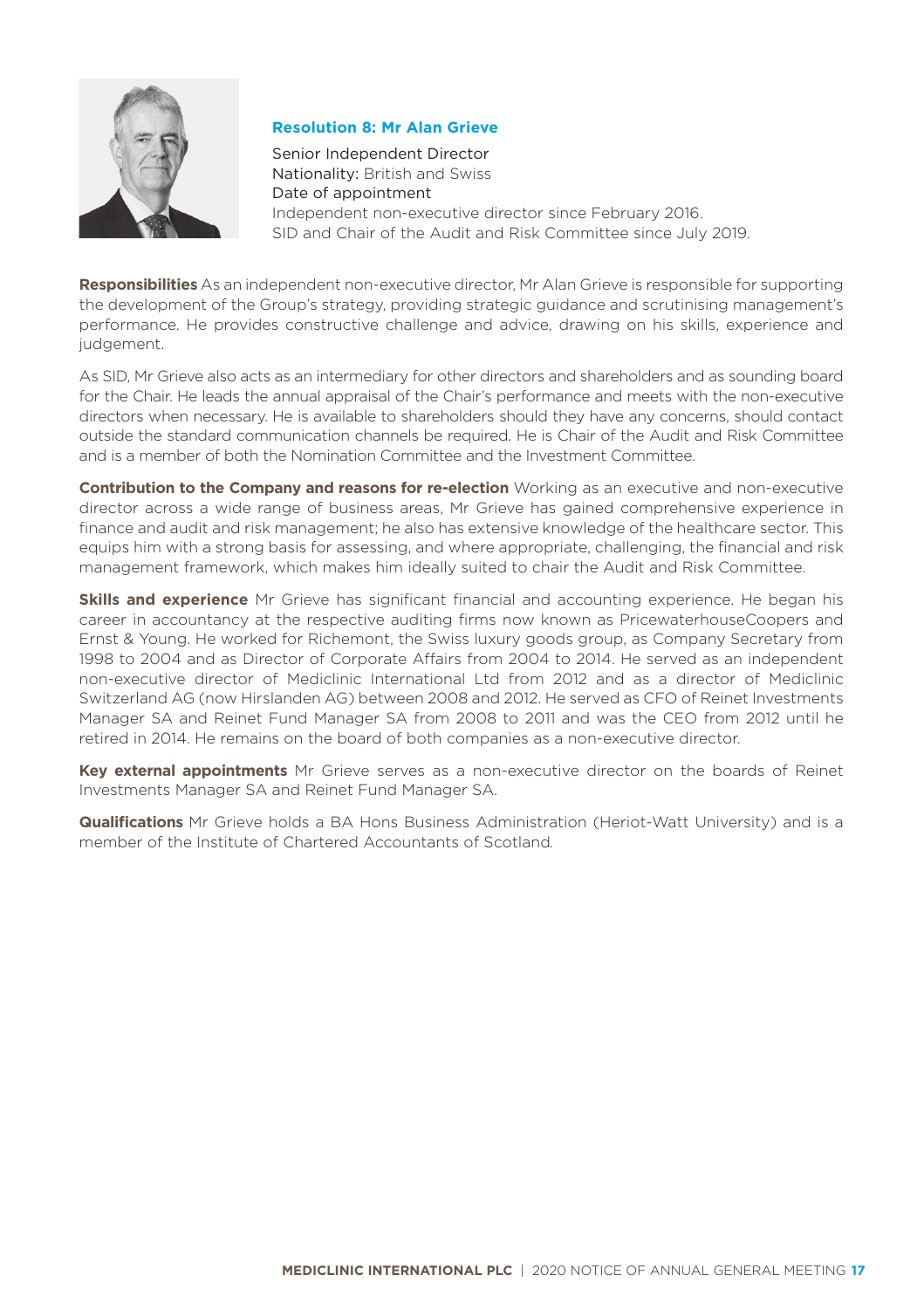

### **Resolution 9: Dr Muhadditha Al Hashimi**

Independent Non-executive Director Nationality: Emirati Date of appointment Independent non-executive director since November 2017.

**Responsibilities** As an independent non-executive director, Dr Muhadditha Al Hashimi is responsible for supporting the development of the Group's strategy, providing strategic guidance and scrutinising management's performance. She provides constructive challenge and advice, drawing on her skills, experience and judgement. She is a member of the Clinical Performance and Sustainability Committee.

**Contribution to the Company and reasons for re-election** Dr Al Hashimi has extensive knowledge and experience of the healthcare sector and provides substantial strategic and tactical expertise in operations, fiscal management and negotiating strategic transactions. Dr Al Hashimi contributes valuable insights, especially into the Middle East operations of the Company, and has an excellent understanding of the broader geopolitical landscape, making her a valuable member of the Board.

**Skills and experience** Dr Al Hashimi has more than 19 years' experience in the healthcare and higher education industry in the UAE, together with strategic and tactical expertise in operations and fiscal management. Previous roles include that of Executive Dean of the Faculty of Health Sciences, Higher Colleges of Technology; acting Deputy Vice Chancellor of Academic Affairs at the Higher Colleges of Technology; CEO of the Mohammed Bin Rashid Al Maktoum Academic Medical Center in Dubai; Deputy CEO of Tatweer LLC; CEO of Dubai Healthcare City (both members of Dubai Holding); and a Director of Education of the Harvard Medical School Dubai Center.

**Key external appointments** Dr Al Hashimi is currently a member of the board of trustees and of the Audit and Compliance Committee of the University of Sharjah, and a member of the board of trustees of the UAE Nursing and Midwifery Council and the UAE Genetic Diseases Association. She is the Campus Director of Higher Colleges of Technology Sharjah Women's College in the UAE.

**Qualifications** Dr Al Hashimi holds a BS in Medical Technology (University of Minnesota); an MSc in Clinical Laboratory Services (University of Minnesota); and a Doctor of Public Health (University of Texas)*.*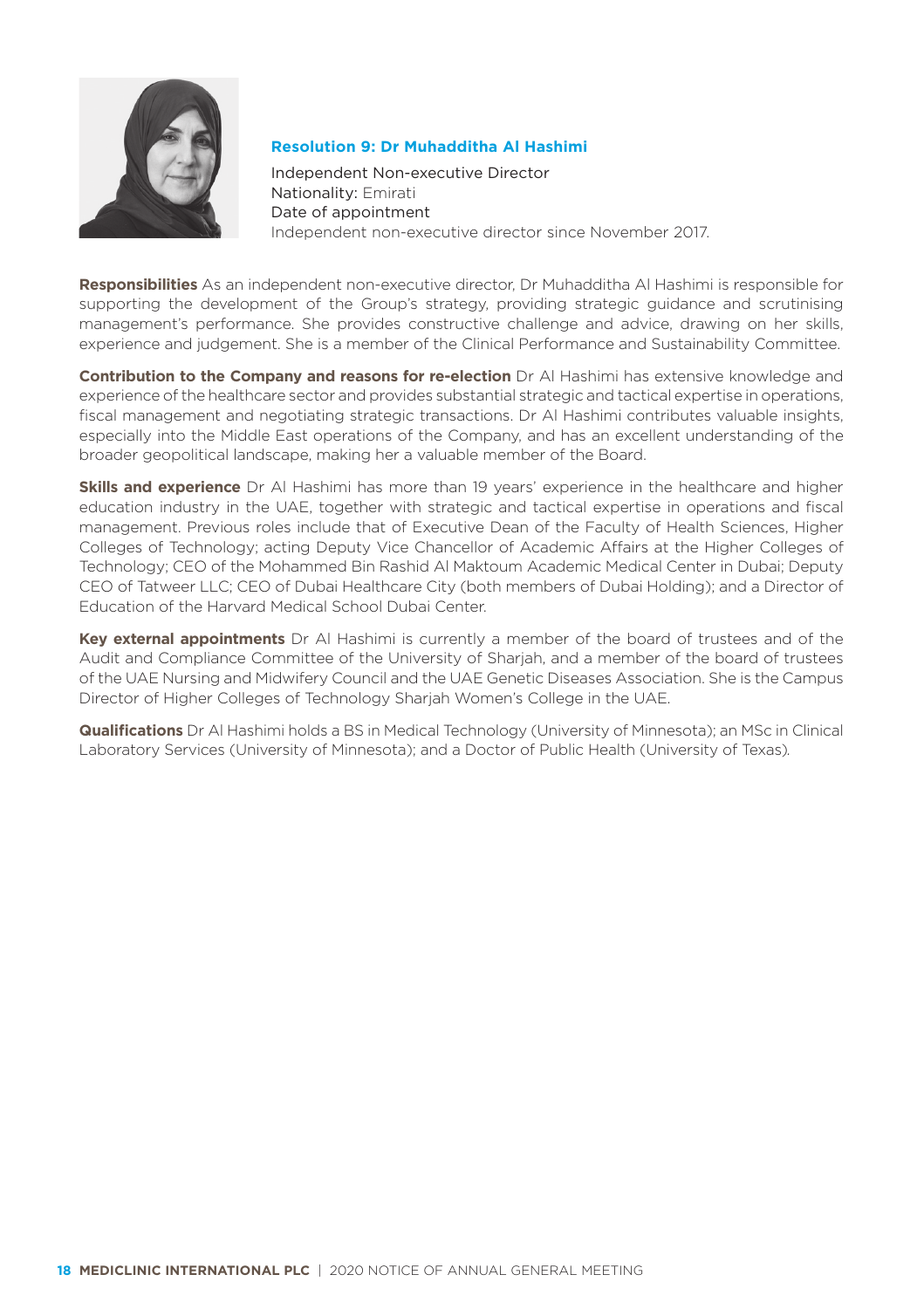

#### **Resolution 10: Mr Jannie Durand**

Non-executive Director Nationality: South African Date of appointment Non-executive director since February 2016.<sup>1</sup>

**Responsibilities** As the non-executive director representative of Remgro, Mr Jannie Durand is responsible for supporting the development of the Group's strategy, providing strategic guidance and scrutinising management's performance. He provides constructive challenge and advice, drawing on his skills, experience and judgement. He is a member of the Investment Committee and Nomination Committee.

**Contribution to the Company and reasons for re-election** Mr Durand has extensive knowledge and more than 20 years of experience in the investment industry and brings substantial strategic and tactical expertise. He contributes valuable insights to the Board's discussions, in particular by drawing on his skills and experience of the investment and capital markets, finance and accounting, risk management, development and implementation of strategy, as well as investor relations. Mr Durand ensures he is available to attend all Board meetings. When he was unable to attend two scheduled meetings of the Investment Committee, he ensured Mr Pieter Uys attended as his alternate and fully briefed Mr Uys beforehand.

**Skills and experience** Mr Durand served as a non-executive director of Mediclinic International Ltd from 2012 up until the combination of the businesses of the Company (then Al Noor Hospitals Group plc) and Mediclinic International Ltd in 2016. He joined the Rembrandt Group in 1996 and in 2012 was appointed as the CEO of Remgro, which holds a 44.56% interest in the Company. In his role as CEO of Remgro, Mr Durand brings more than 20 years' experience in the investment industry.

**Key external appointments** Mr Durand currently acts as a non-executive chair for the following listed companies within the Remgro group: Distell Group Holdings Ltd, RCL Foods Ltd, RMB Holdings Ltd, and Rand Merchant Investment Holdings Ltd.

**Qualifications** Mr Durand holds a BAcc Hons in Accountancy (Stellenbosch University); an MPhil in Management Studies (Oxford University), and is a qualified chartered accountant registered with the South African Institute of Chartered Accountants.

#### Note

<sup>1</sup> Mr Uys, the Head of Strategic Investment at Remgro, was appointed as the alternate director to Mr Durand in April 2016. Prior to joining Remgro, Mr Uys was a founding member and ultimately became the CEO of the Vodacom Group. Mr Uys holds an MEng in Electronic Engineering (Stellenbosch University) and an Executive MBA (Stellenbosch University).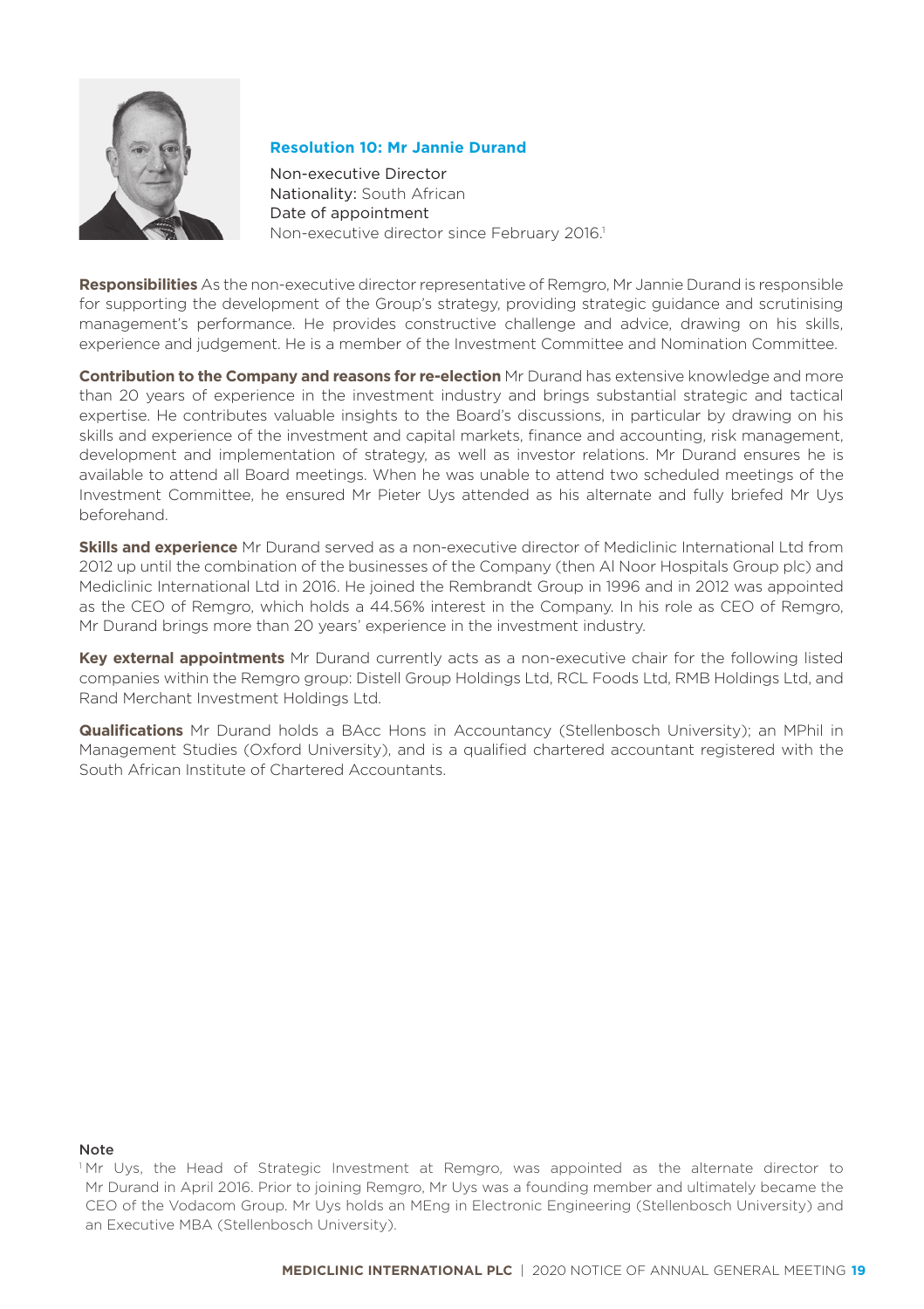

### **Resolution 11: Dr Felicity Harvey CBE**

Independent Non-executive Director Nationality: British Date of appointment Independent non-executive director since October 2017.

**Responsibilities** As an independent non-executive director, Dr Felicity Harvey is responsible for supporting the development of the Group's strategy, providing strategic guidance and scrutinising management's performance. She provides constructive challenge and advice, drawing on her skills, experience and judgement. She is the Chair of the Clinical Performance and Sustainability Committee and a member of the Nomination Committee.

**Contribution to the Company and reasons for re-election** Dr Harvey's clinical (and public health) background provides valuable balance to the Board and brings a different perspective to the Board's discussions and to the Clinical Performance and Sustainability Committee, which she chairs, particularly as developments in technology continue to accelerate. With increasing focus on matters such as sustainability, Dr Harvey, as the Chair of the Clinical Performance and Sustainability Committee, plays an important role in supporting management in developing and implementing the Company's sustainability strategy.

**Skills and experience** Throughout her career, Dr Harvey has gained an in-depth knowledge of the health sector, mainly through her work in the medical field. She was previously Director General for Public and International Health at the UK Department of Health; Director of the UK Prime Minister's Delivery Unit; Head of the Medicines, Pharmacy and Industry Group at the Department of Health; Director of Prison Health at Her Majesty's Prison Service; Head of Quality Management at NHS Executive; and Private Secretary to the Chief Medical Officer. Dr Harvey qualified in medicine in 1980 and was appointed CBE in 2008.

**Key external appointments** Dr Harvey is a non-executive director of Guy's and St Thomas' NHS Foundation Trust, London; a visiting professor at the Institute of Global Health Innovation, Imperial College London; a trustee of Royal Trinity Hospice, London; and the Chair of the WHO Independent Oversight and Advisory Committee for Health Emergencies.

**Qualifications** Dr Harvey holds an MBBS (St Bartholomew's Medical College, University of London); a PgDip in Clinical Microbiology (The Royal London Hospital College, University of London); and an MBA (Henley Management College). She is an Honorary Fellow of the Royal College of Physicians and a Fellow of the Faculty of the Public Health*.*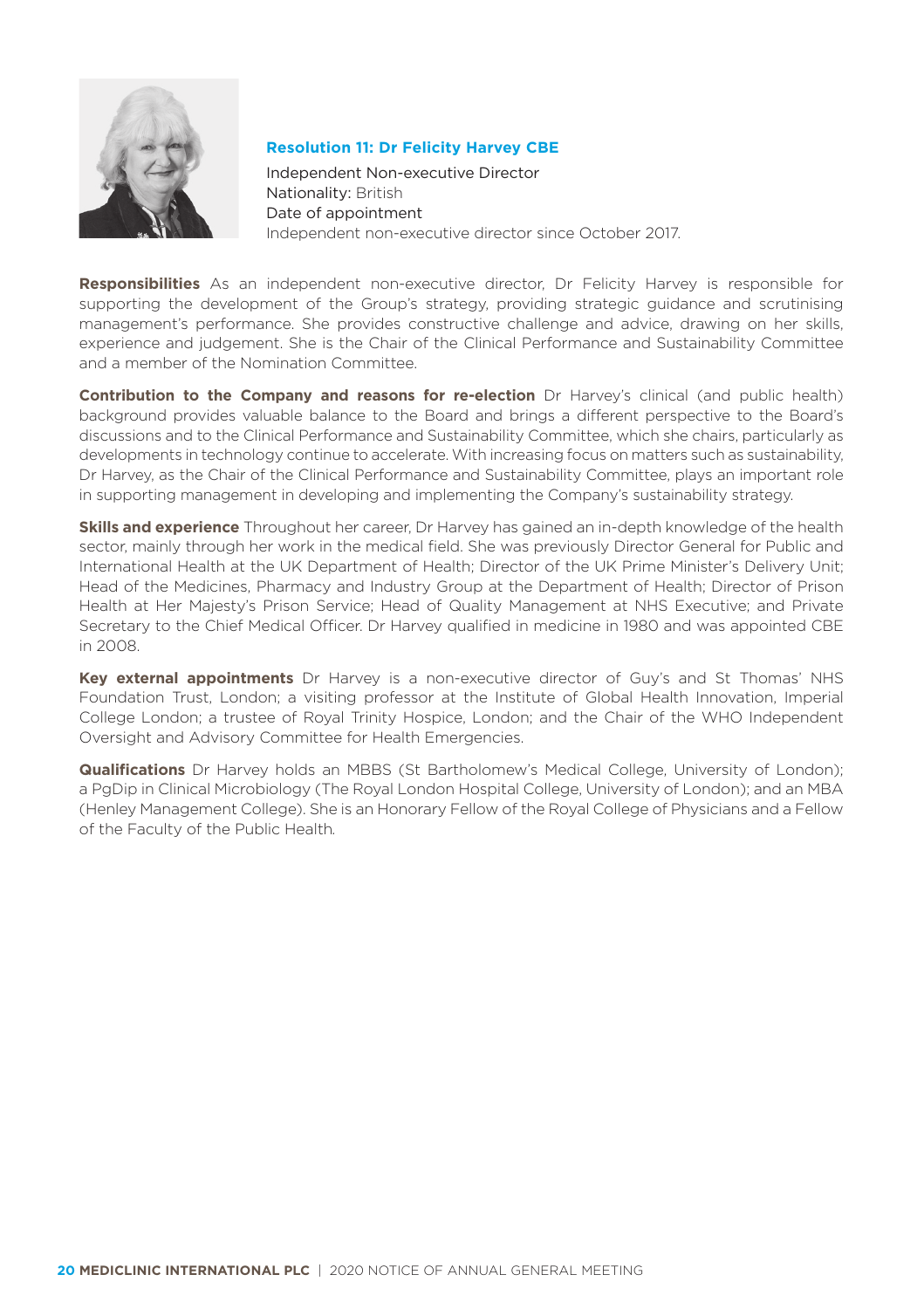

## **Resolution 12: Mr Danie Meintjes**

Non-executive Director Nationality: South African Date of appointment Non-executive director since August 2018 and the designated non-executive director for workforce engagement since April 2019.

**Responsibilities** As a non-executive director, Mr Danie Meintjes is responsible for supporting the development of the Group's strategy, providing strategic guidance and scrutinising management's performance. He provides constructive challenge and advice, drawing on his skills, experience and judgement. In addition to his role as a non-executive director, as non-executive director responsible for workforce engagement, Mr Meintjes supports the Board in ensuring that workforce policies and practices are consistent with the Company's values and support Mediclinic's long-term success.

**Contribution to the Company and reasons for re-election** As the former Group CEO and prior to that, as divisional Human Resources Executive, Mr Meintjes led Mediclinic's efforts to engage with, and invest in, the Company's workforce. With his career background and in-depth knowledge of the Company, he is uniquely positioned to effectively oversee the Company's engagement processes and evaluate the effectiveness and progress in this regard. He brings significant operational, strategic and risk management experience to the Board as well as extensive knowledge of the healthcare sector.

**Skills and experience** Mr Meintjes served as the CEO of Mediclinic from 2010 up to his retirement on 1 June 2018, remaining on the Board as a non-executive director until 31 July 2018. He was appointed as an executive director and CEO of the Company on 15 February 2016. Prior to the combination of the businesses of the Company (then Al Noor Hospitals Group plc) and Mediclinic International Ltd in 2016, he served as the CEO of Mediclinic International Ltd from 2010. He served in various management positions in the Remgro group before joining Mediclinic in 1985 as the Hospital Manager of Mediclinic Sandton. He was appointed as a member of Mediclinic's Executive Committee in 1995 and as a director in 1996. In 2006 he was seconded to serve as a senior executive of the Group's operations in Dubai and appointed as the CEO of Mediclinic Middle East in 2007. He served as a non-executive director of Spire from 2015, a position from which he retired on 24 May 2018.

**Key external appointments** Mr Meintjes serves as a non-executive director of Capitec Bank Holdings Ltd and Capitec Bank Ltd as well as Mercantile Bank Ltd.

**Qualifications** Mr Meintjes holds a BPL Hons in Industrial Psychology (University of the Free State) and completed the Advanced Management Program (Harvard Business School).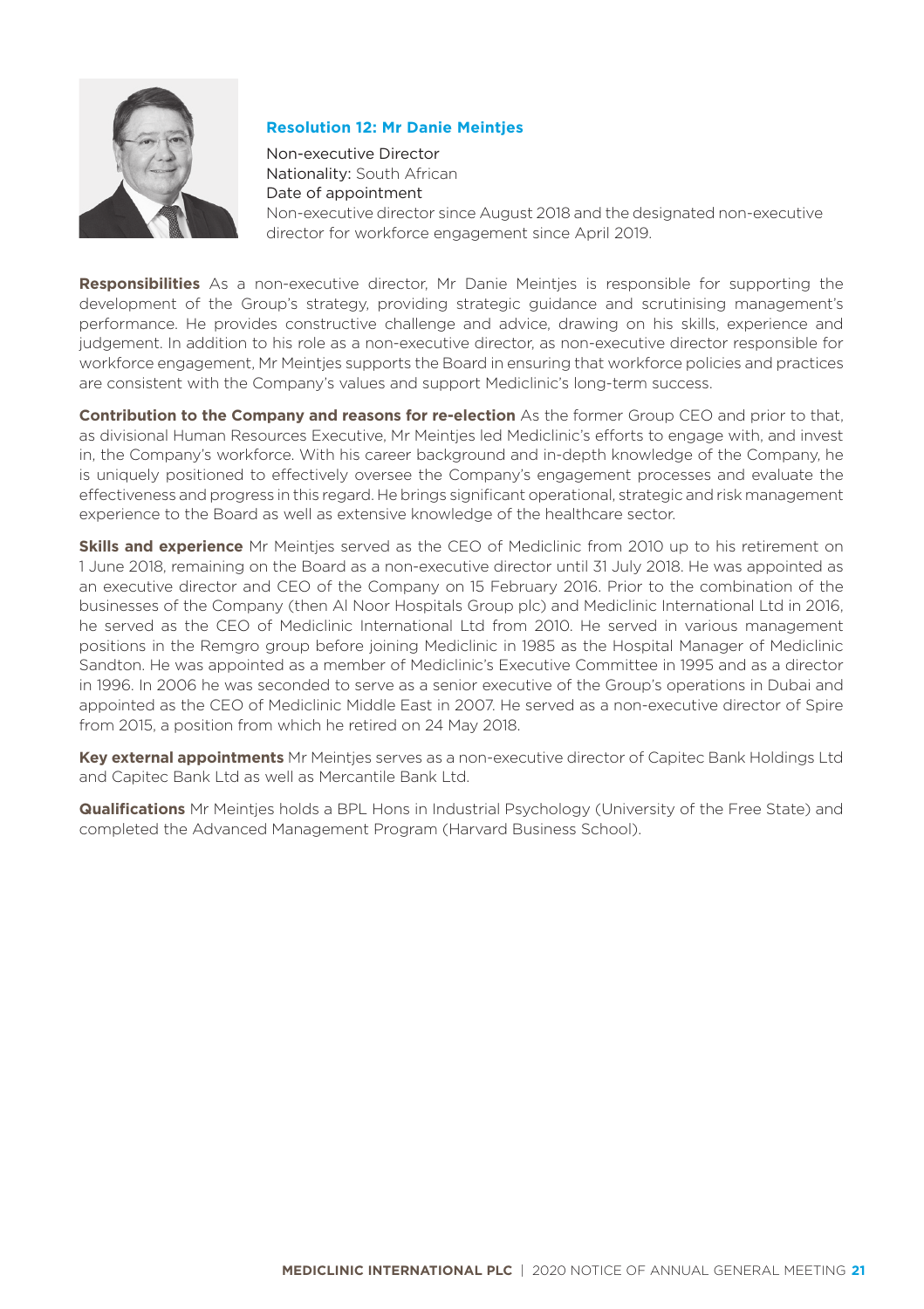

#### **Resolution 13: Dr Anja Oswald**

Independent Non-executive Director Nationality: Swiss Date of appointment Independent non-executive director since July 2018.

**Responsibilities** As an independent non-executive director, Dr Anja Oswald is responsible for supporting the development of the Group's strategy, providing strategic guidance and scrutinising management's performance. She provides constructive challenge and advice, drawing on her skills, experience and judgement. She is a member of the Nomination Committee and Remuneration Committee.

**Contribution to the Company and reasons for re-election** Dr Oswald has extensive experience in the healthcare and medical operational sector. Her role as CEO of a well-established, private clinic provides her with a deep understanding and unique insights into day-to-day operations in the broader political and regulatory context of private healthcare in Switzerland. Dr Oswald brings a wealth of knowledge and practical experience to the Board, making her a valued member.

**Skills and experience** Dr Oswald was previously Head of Medical and Pharmaceutical Services and Deputy Medical Officer in the Department of Health of the cantonal government in Basel and a member of various cantonal, regional and national committees. She was also CEO of a start-up company in the healthcare sector and worked several years as a medical doctor in various hospitals.

**Key external appointments** Dr Oswald is the CEO of the Klinik Sonnenhalde and President of the Association of Private Hospitals in Basel. She also serves on the boards of *Integrierte Psychiatrie Winterthur*, the Alliance for a Free Healthcare System in Switzerland and Zippsafe AG.

**Qualifications** Dr Oswald holds an MD-PhD specialising in Orthopaedic Surgery and Traumatology, as well as in Sports Medicine (University of Basel), an Executive MBA (University of Rochester-Bern), and a certificate of the Swiss Board School at the International Center for Corporate Governance of the University of St. Gallen.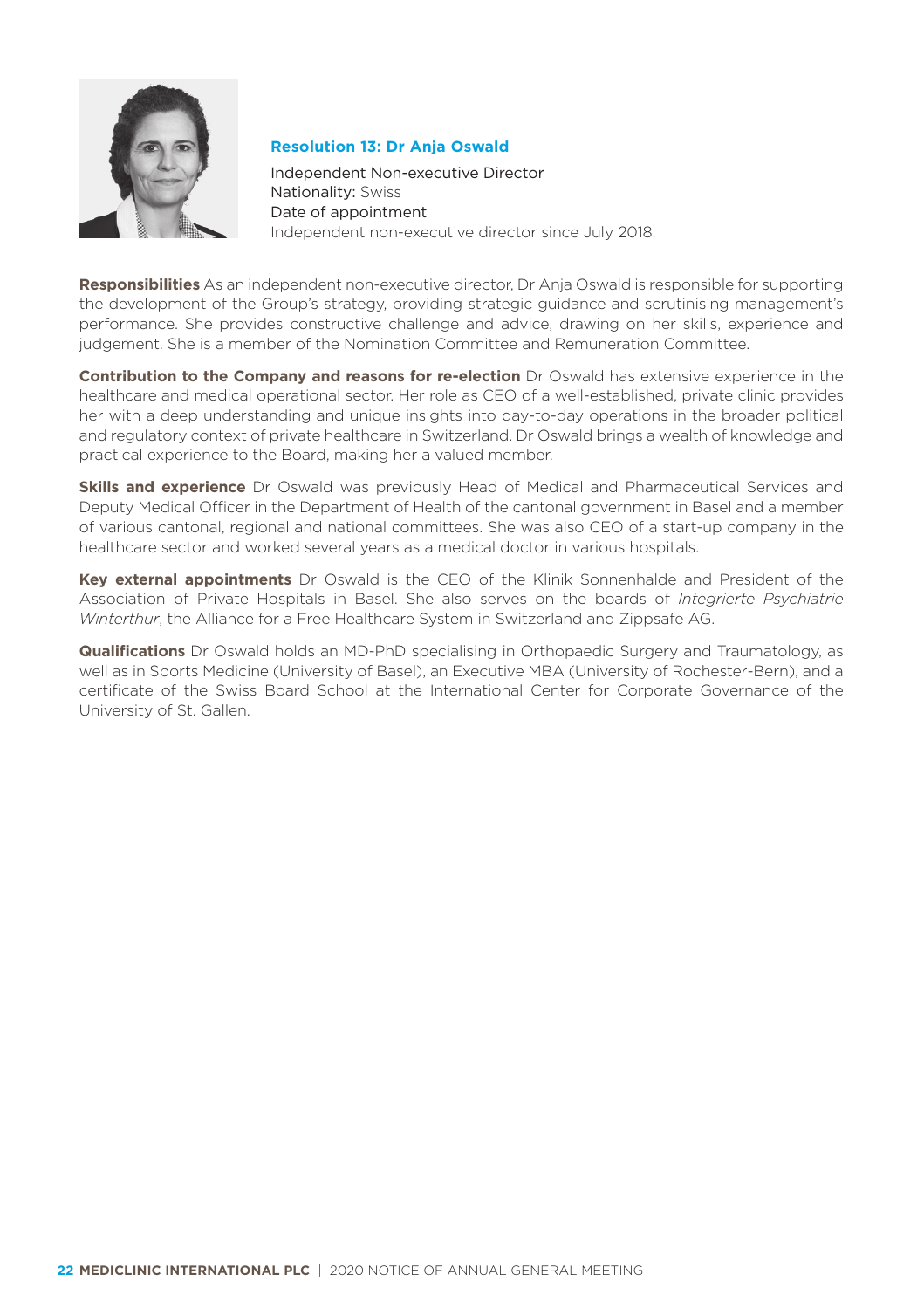

#### **Resolution 14: Mr Trevor Petersen**

Independent Non-executive Director Nationality: South African Date of appointment Independent non-executive director since February 2016.

**Responsibilities** As an independent non-executive director, Mr Trevor Petersen is responsible for supporting the development of the Group's strategy, providing strategic guidance and scrutinising management's performance. He provides constructive challenge and advice, drawing on his skills, experience and judgement. Mr Petersen chairs the Remuneration Committee and is a member of the Audit and Risk Committee.

**Contribution to the Company and reasons for re-election** Mr Petersen brings significant experience, in-depth knowledge and corporate history of Mediclinic and the healthcare sector, having served as a director through the successful merger of Mediclinic International and Al Noor Hospitals Group plc in February 2016. Through his position as Chair of the South African Institute of Chartered Accountants in 2006 and 2007, Mr Petersen gained valuable experience in finance and accounting, which now informs his roles as the Chair of the Remuneration Committee and a member of the Audit and Risk Committee.

**Skills and experience** Prior to the combination of the businesses of the Company (then Al Noor Hospitals Group plc) and Mediclinic International Ltd in 2016, Mr Petersen served as an independent non-executive director of Mediclinic International Ltd from 2012. In 1996, he resigned as a lecturer from the University of Cape Town to take up a partnership in the merged firm of PricewaterhouseCoopers Inc. He served as a partner of the national firm from 1997 to 2009 and as the partner-in-charge of Cape Town and Chair of the Western Cape region. He is an independent non-executive director on the board of Media24 (Pty) Ltd (a subsidiary of Naspers Ltd) and is currently the managing trustee of the Woodside Village Trust. He has served professional membership associations such as the South African Institute of Chartered Accountants and was elected the Chair of its national body in 2006 and 2007.

**Key external appointments** Non-executive director of Media24 (Pty) Ltd.

**Qualifications** Mr Petersen holds a BComm Hons in Accountancy (University of Cape Town) and is a qualified chartered accountant registered with the South African Institute of Chartered Accountants.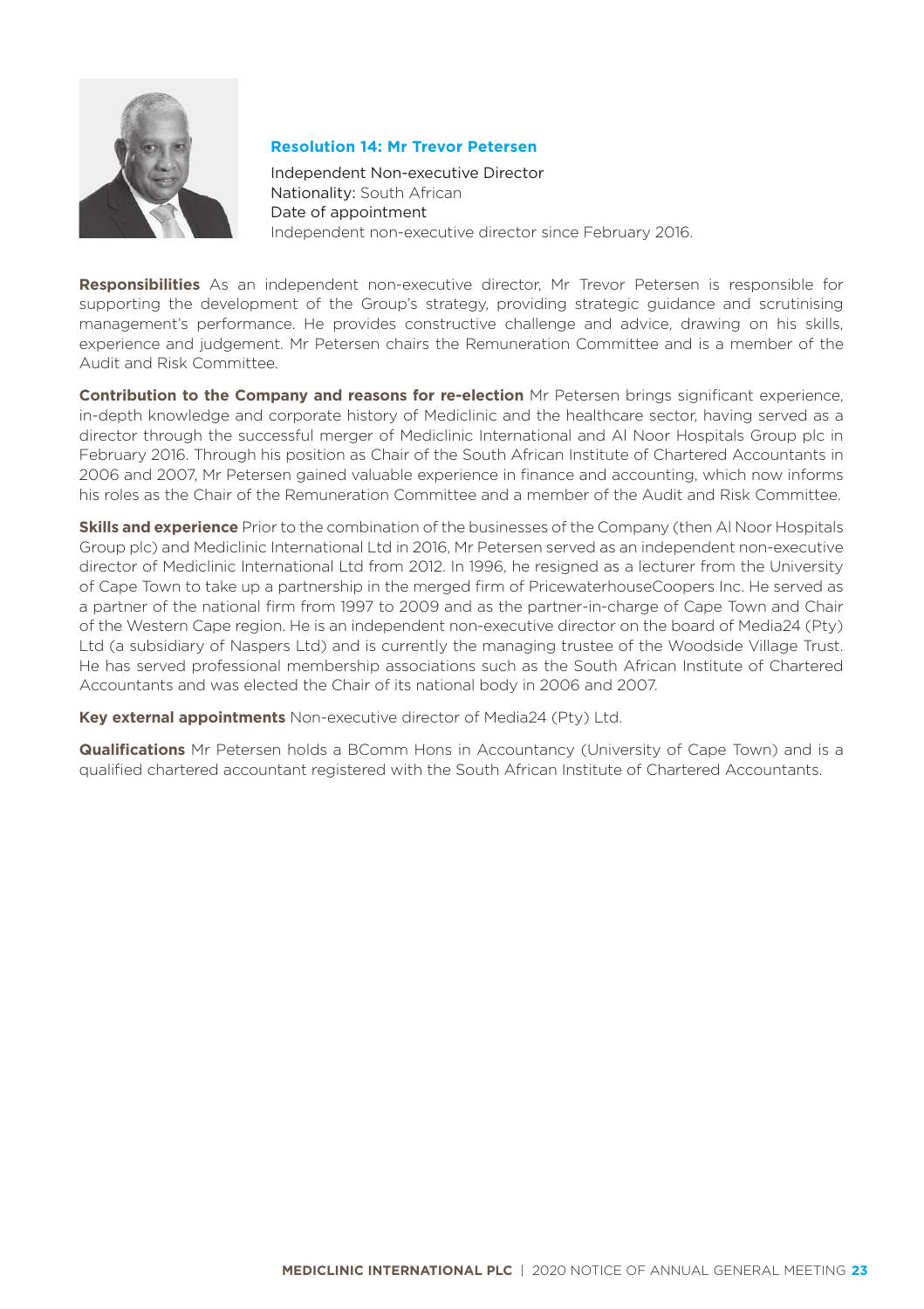## **SHAREHOLDER NOTES**

The following notes explain your general rights as a shareholder and your right to attend and vote at this Meeting or to appoint someone else to vote on your behalf.

1. To be entitled to attend and vote at the Meeting (and for the purpose of the determination by the Company of the number of votes they may cast), shareholders must be registered in the register of members of the Company at close of business on Monday, 20 July 2020 (or, in the event of any adjournment, close of business on the date which is 48 hours before the time of the adjourned meeting). Changes to the register of members after the relevant deadline shall be disregarded in determining the rights of any person to attend and vote at the Meeting. In alignment with best practice for listed companies, it is the current intention that each of the resolutions to be put to the Meeting will be voted on by way of a poll and not by show of hands. The Company believes that a poll is more representative of shareholders' voting intentions because shareholder votes are counted according to the number of ordinary shares held and all votes tendered are taken into account.

 However, in light of the restrictions on travel and indoor public gatherings imposed by the UK Government, the Meeting will be run as a closed meeting and **shareholders will not be able** to attend in person. Shareholders are therefore encouraged to submit a proxy vote in advance of the Meeting in accordance with the instructions set out below.

- 2. **Dispatch instructions:** To be valid, any form of proxy and any power of attorney or other authority under which it is executed (or a duly certified copy of any such power or authority), must be returned by no later than 16:30 (BST) on Monday, 20 July 2020 through any one of the following methods:
	- (a) in the case of shareholders on the UK register:
		- (i) by post at:

 Computershare Investor Services PLC The Pavilions, Bridgwater Road, Bristol, BS99 6ZY, United Kingdom (Tel: 0370 703 6022 if dialling from the UK and +44 370 703 6022 if dialling from abroad); or

(ii) by hand or courier (during normal business hours only) to the Company's UK registrar at:

 Computershare Investor Services PLC The Pavilions, Bridgwater Road, Bristol, BS13 8AE, United Kingdom (Tel: 0370 703 6022 if dialling from the UK and +44 370 703 6022 if dialling from abroad)

- (iii) electronically through the website of the Company's UK registrar at www.investorcentre.co.uk/eproxy; or
- (iv) in the case of shares held through CREST, via the CREST system (see notes 10–12 on pages 25–26);
- (b) in the case of **certificated shareholders** or shareholders who hold dematerialised shares with own-name registration on the South African securities register, to the Company's South African transfer secretaries at:

 Computershare Investor Services (Pty) Ltd Proxies Rosebank Towers, 15 Biermann Avenue, Rosebank 2196, South Africa Private Bag X9000, Saxonwold, 2132, South Africa Email: proxy@computershare.co.za | Fax: +27 11 688 5238

or, in the case of **certificated shareholders resident in Namibia** and who elect to do so, to the Company's Namibian transfer secretaries at:

 Transfer Secretaries (Pty) Ltd 4 Robert Mugabe Avenue, Windhoek, Namibia PO Box 2401, Windhoek, Namibia Email: ts@nsx.com.na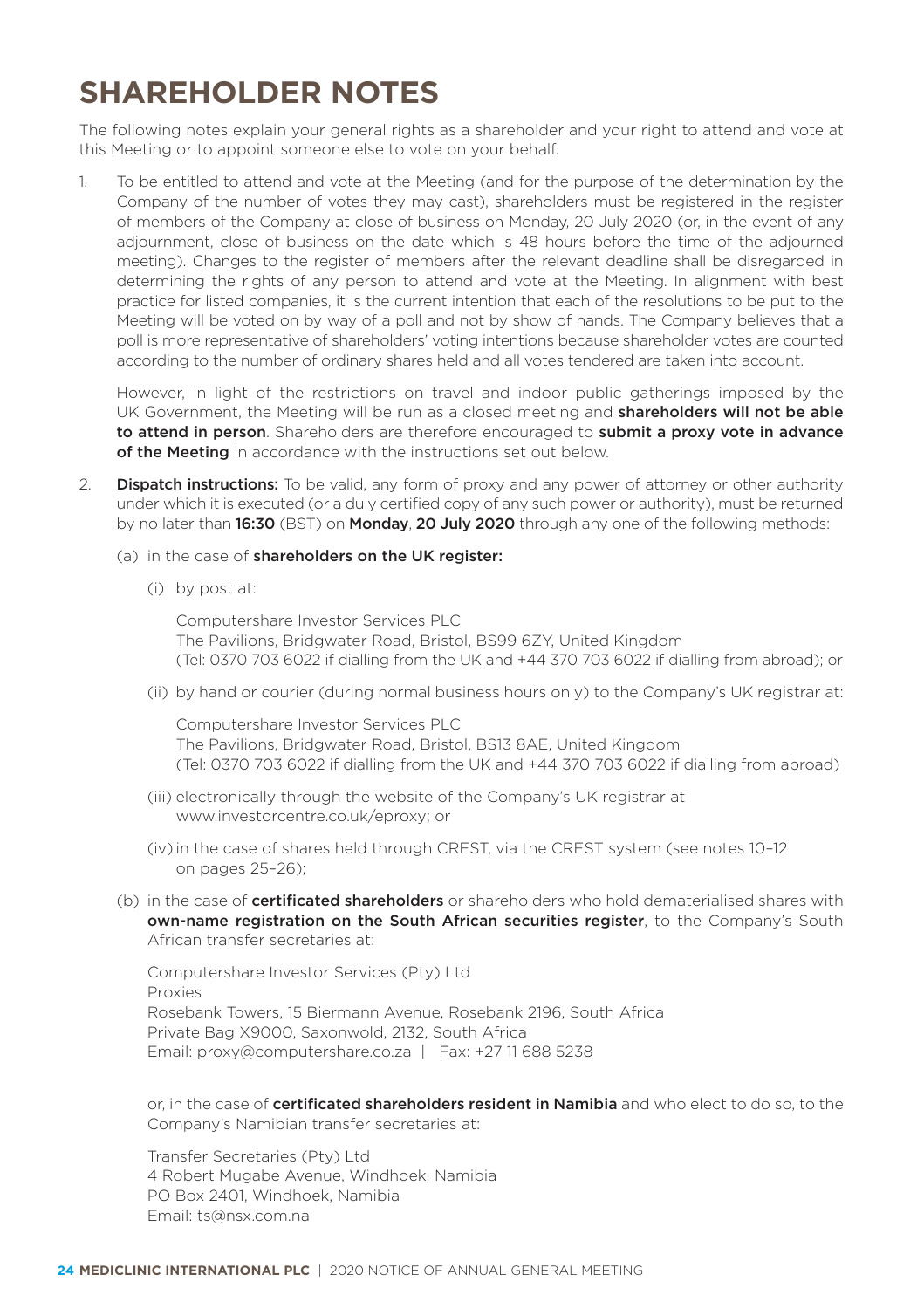3. Members are entitled to appoint a proxy to exercise all or part of their rights to attend, and to speak and vote on their behalf at the Meeting. A shareholder may appoint more than one proxy in relation to the Meeting provided that each proxy is appointed to exercise the rights attached to a different ordinary share or ordinary shares held by that shareholder. A proxy need not be a shareholder of the Company. A form of proxy, which accompanies this Notice, may be used to make such appointment and give proxy instructions. If you do not have a form of proxy and believe that you should have one, or if you require additional forms, please contact the relevant registrar of the Company, whose contact details are provided opposite.

 However, as noted alongside, the Meeting will be run as a closed meeting and shareholders will not be able to attend in person. Shareholders are therefore encouraged to **appoint the chair of** the Meeting as their proxy rather than a named person, or multiple named persons, who will not be allowed to attend the Meeting.

- 4. In the case of joint holders appointing a proxy, the signature of one holder is sufficient, but the names of all joint holders should be stated. Where more than one of the joint holders purports to appoint a proxy, only the appointment submitted by the most senior holder will be accepted. Seniority is determined by the order in which the names of the joint holders appear in the Company's register of members in respect of the joint holding (the first named being the most senior).
- 5. Any person to whom this Notice is sent who is a person nominated under Section 146 of the Act to enjoy information rights (a 'Nominated Person') may, under an agreement between him/her and the shareholder by whom he/she was nominated, have a right to be appointed (or to have someone else appointed) as a proxy for the Meeting. If a Nominated Person has no such proxy appointment right or does not wish to exercise it, he/she may, under any such agreement, have a right to give instructions to the shareholder as to the exercise of voting rights.
- 6. The statement of the rights of shareholders in relation to the appointment of proxies in notes 3, 4 and 8 do not apply to Nominated Persons. The rights described in these paragraphs can only be exercised by shareholders of the Company.
- 7. A vote withheld is not a vote in law, which means that the vote will not be counted in the calculation of votes for or against the resolution. If no voting indication is given, your proxy will vote or abstain from voting at his/her discretion. Your proxy will vote (or abstain from voting) as he/she thinks fit in relation to any other matter which is put before the Meeting.
- 8. If you return more than one proxy appointment (except where multiple proxies have been appointed), either by paper or electronic communication, that appointment received last by the Registrar before the latest time for the receipt of proxies will take precedence. You are advised to read the terms and conditions of use carefully. Electronic communication facilities are open to all shareholders and those who use them will not be disadvantaged.
- 9. The return of a completed form of proxy, electronic filing or any CREST proxy instruction (as described in note 11 below) will not prevent a shareholder from attending the Meeting and voting in person if he/she wishes to do so.

 However, as noted alongside, the Meeting this year will be run as a closed meeting and shareholders will not be able to attend in person.

- 10. CREST members who wish to appoint a proxy or proxies through the CREST electronic proxy appointment service may do so for the Meeting (and any adjournment of the Meeting) by using the procedures described in the *CREST Manual* (available from https://www.euroclear.com/site/public/EUI). CREST personal members or other CREST sponsored members, and those CREST members who have appointed a service provider/(s), should refer to their CREST sponsor or voting service provider/(s), who will be able to take the appropriate action on their behalf.
- 11. In order for a proxy appointment or instruction made by means of CREST to be valid, the appropriate CREST message (a 'CREST Proxy Instruction') must be properly authenticated in accordance with Euroclear UK & Ireland Limited's specifications and must contain the information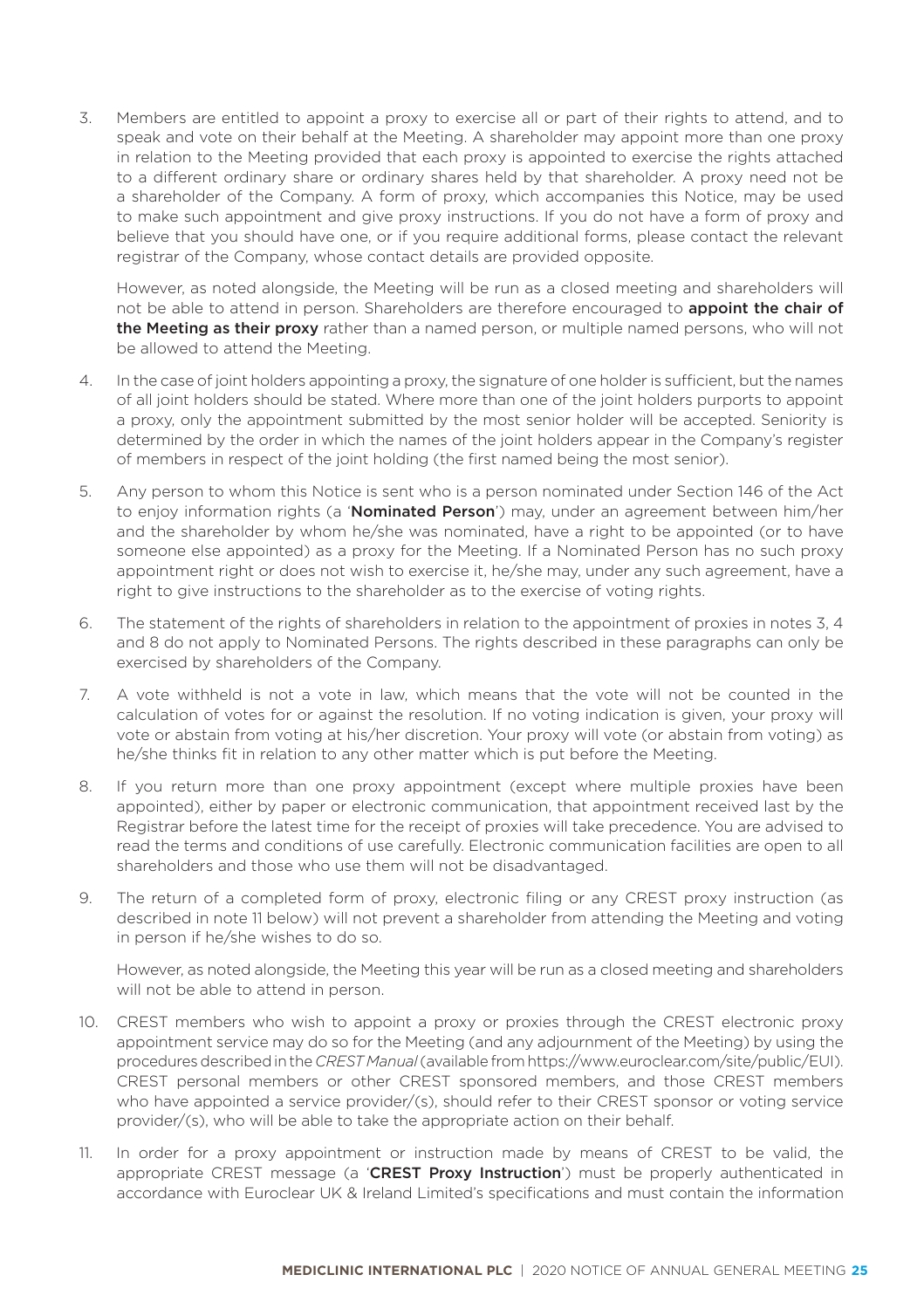required for such instructions, as described in the *CREST Manual*. The message must be transmitted so as to be received by the issuer's agent (ID 3RA50) by 16:30 (BST) on Monday, 20 July 2020. For this purpose, the time of receipt will be taken to mean the time (as determined by the timestamp applied to the message by the CREST application host) from which the issuer's agent is able to retrieve the message by enquiry to CREST in the manner prescribed by CREST. After this time, any change of instructions to proxies appointed through CREST should be communicated to the appointee through other means.

- 12. CREST members and, where applicable, their CREST sponsors, or voting service providers should note that Euroclear UK & Ireland Limited does not make available special procedures in CREST for any particular message. Normal system timings and limitations will, therefore, apply in relation to the input of CREST Proxy Instructions. It is the responsibility of the CREST member concerned to take (or, if the CREST member is a CREST personal member, or sponsored member, or has appointed a voting service provider/[s], to procure that his CREST sponsor or voting service provider/[s] take/[s]) such action as shall be necessary to ensure that a message is transmitted by means of the CREST system by any particular time. In this connection, CREST members and, where applicable, their CREST sponsors or voting system providers are referred, in particular, to those sections of the *CREST Manual* concerning practical limitations of the CREST system and timings. The Company may treat a CREST Proxy Instruction as invalid in the circumstances set out in Regulation 35(5)(a) of the Uncertificated Securities Regulations 2001.
- 13. In the case of dematerialised shareholders holding their shares through the South African securities register, other than dematerialised shareholders with own-name registration, such shareholders should contact their CSDP or broker in the manner and time stipulated in their agreement, in order to furnish them with their voting instructions or to obtain a letter of representation, in the event that they wish to attend the Meeting in person.
- 14. Any corporation which is a member can appoint one or more corporate representative/(s) who may exercise, on its behalf, all its powers as a member provided that no more than one corporate representative exercises powers in relation to the same shares.
- 15. As at 1 June 2020 (being the latest practicable business day prior to the publication of this Notice), the Company's ordinary issued share capital comprises 737 243 810 ordinary shares, carrying one vote each. No shares are held in treasury. Therefore, the total voting rights in the Company as at 1 June 2020 are 737 243 810.
- 16. Under Section 527 of the Act, shareholders meeting the threshold requirements set out in that Section have the right to require the Company to publish, on a website, a statement setting out any matter relating to: (i) the audit of the Company's financial statements (including the auditor's report and the conduct of the audit), which are to be laid before the Meeting; or (ii) any circumstances connected with an auditor of the Company ceasing to hold office since the previous meeting at which annual accounts and reports were laid in accordance with Section 437 of the Act. The Company may not require the shareholders requesting any such website publication to pay its expenses in complying with Sections 527 or 528 of the Act. Where the Company is required to place a statement on a website under Section 527 of the Act, it must forward the statement to the Company's auditor not later than the time when it makes the statement available on the website. Business which may be dealt with at the Meeting for the relevant financial year includes any statement that the Company has been required to publish on a website under Section 527 of the Act.
- 17. Any shareholder attending the Meeting has the right to ask questions. The Company must answer any such question relating to the business being dealt with at the Meeting, but no such answer need be given if: (a) to do so would interfere unduly with the preparation for the Meeting or involve the disclosure of confidential information; (b) the answer has already been given on a website in the form of an answer to a question; or (c) it is undesirable in the interests of the Company or the good order of the Meeting that the question be answered.

 However, as noted on page 24, the Meeting will be run as a closed meeting and neither shareholders nor named proxies will be able to attend in person. Registered shareholders may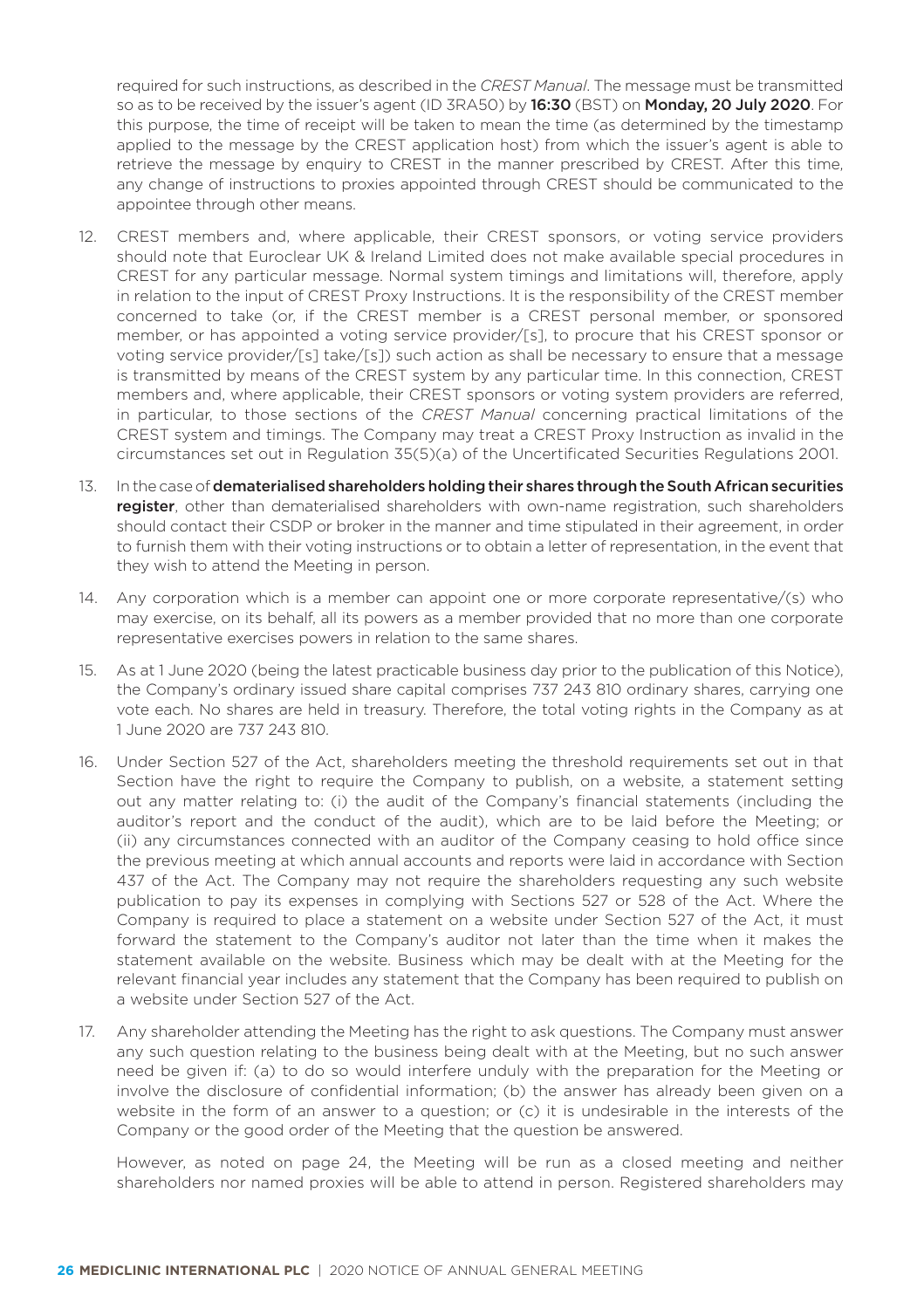submit their questions to the Directors in advance of the Meeting by sending an email to the Company Secretary at MediclinicInternational@linkgroup.co.uk and the Company will answer these in due course.

- 18. The following documents are, subject to any security arrangements or restrictions in place as a result of the current COVID-19 pandemic, available for inspection during normal business hours at the registered office of the Company in the UK or at Mediclinic Corporate Office, 25 Du Toit Street, Stellenbosch 7600, South Africa on any business day from Friday, 19 June 2020 until the time of the Meeting, and may also be inspected at the Meeting venue, as specified in the Notice, from 15:30 (BST) on the day of the Meeting until the conclusion of the Meeting:
	- (a) copies of the directors' letters of appointment or service contracts;
	- (b) a copy of the Articles of Association of the Company; and
	- (c) a copy of the proposed new Articles of Association of the Company and a copy of the existing Articles of Association of the Company marked to show the changes being proposed in Resolution 22.

The documents itemised in (c) above will also be available for inspection on the 'Investors' pages of the Company's website at https://ir.mediclinic.com/shareholder-centre/shareholder-meetings.

- 19. You may not use any electronic address provided in either this Notice or any related documents (including the form of proxy) to communicate with the Company for any purposes other than those expressly stated.
- 20. Personal data provided by shareholders at or in relation to the Meeting will be processed in line with the Company's privacy policy. Detailed information on how the Company processes your personal data and what your rights are under applicable data privacy laws can be accessed on the Company's website at https://www.mediclinic.com/en/privacy-statement.html.

A copy of this Notice, and other information required by Section 311A of the Act, can be found on the Company's website at https://investor.mediclinic.com/results-centre/results-and-reports.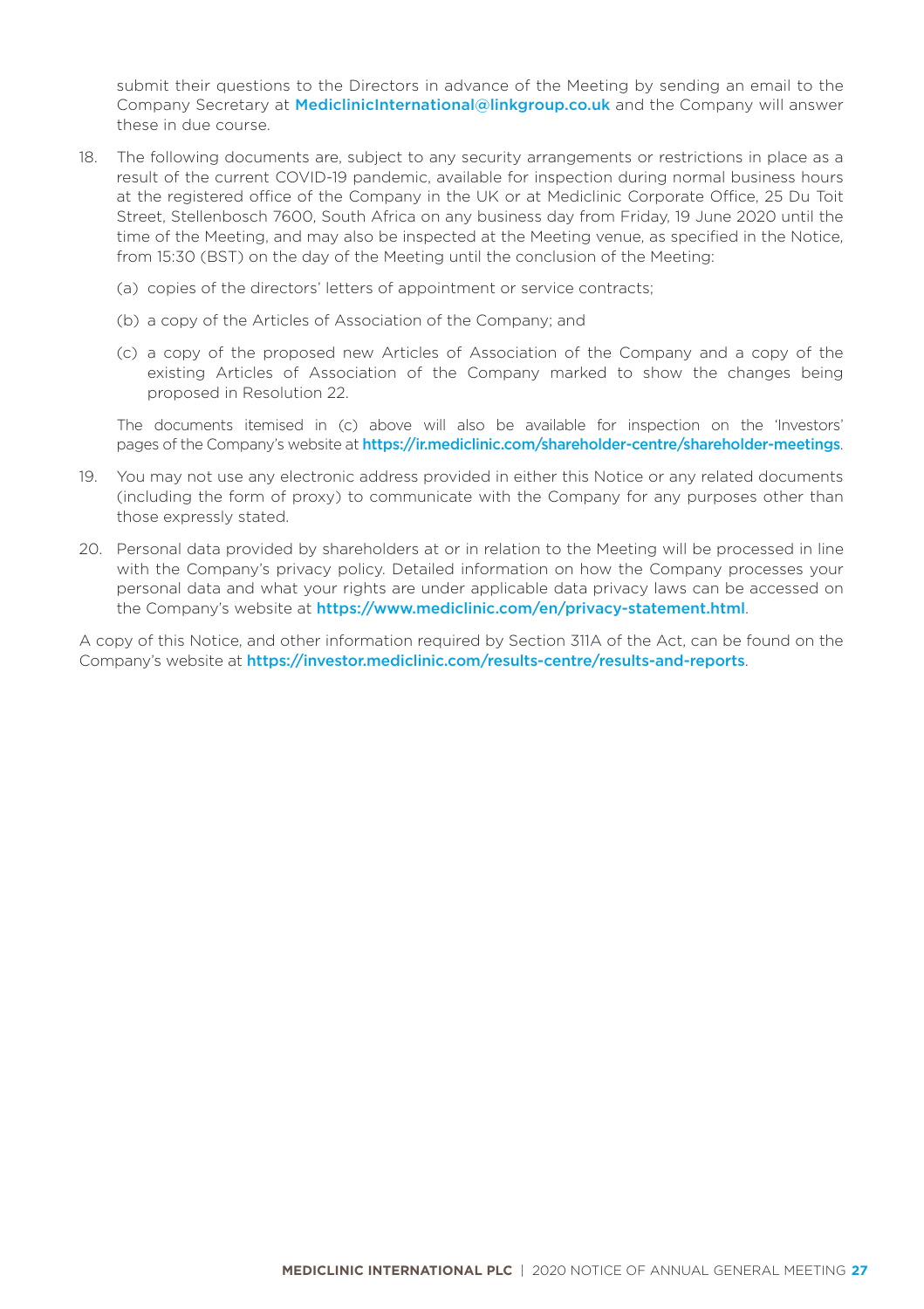# **COMPANY INFORMATION**

## **COMPANY NAME AND NUMBER**

Mediclinic International plc (incorporated and registered in England and Wales) Company number: 08338604

### **REGISTERED OFFICE**

Mediclinic International plc, 6<sup>th</sup> Floor, 65 Gresham Street, London, EC2V 7NQ Tel: +44 20 7954 9548 Ethics Line: +27 (0)21 809 6500 / Toll-free: 0800 005 316 (South Africa and Switzerland) 800 1 55 000 (United Arab Emirates) / ethics@mediclinic.com Email: info@mediclinic.com Website: www.mediclinic.com

## **LISTING**

FTSE sector: Healthcare Providers ISIN code: GB00B8HX8Z88 SEDOL number: B8HX8Z8 EPIC number: MDC LEI: 2138002S5BSBIZTD5160 Primary listing: London Stock Exchange (share code: MDC) Secondary listing: JSE Limited (share code: MEI) Secondary listing: Namibian Stock Exchange (share code: MEP)

### **DIRECTORS**

Dr Edwin Hertzog (*ne) (Chair*) (*South African*) Inga Beale DBE (*ind ne) (Chair Designate*) (*British*) Dr Ronnie van der Merwe (*Group Chief Executive Officer*) (*South African*) Jurgens Myburgh (*Group Chief Financial Officer*) (*South African*) Alan Grieve (*Senior Independent Director*) (*British and Swiss*) Dr Muhadditha Al Hashimi (*ind ne*) (*Emirati*) Jannie Durand (*ne*) (*South African*) Dr Felicity Harvey CBE (*ind ne*) (*British*) Danie Meintjes (*ne*) (*South African*) Dr Anja Oswald *(ind ne*) (*Swiss*) Trevor Petersen (*ind ne*) (*South African*) Tom Singer (*ind ne*) (*British*) Pieter Uys (*alternate to Jannie Durand*) (*South African*)

## **COMPANY SECRETARY**

Link Company Matters Limited Caroline Emmet Tel: +44 20 7954 9548 Email: caroline.emmet@linkgroup.co.uk

## **INVESTOR RELATIONS CONTACT**

James Arnold Head of Investor Relations 14 Curzon Street, London, W1J 5HN, United Kingdom Tel: +44 20 3786 8180/1 Email: ir@mediclinic.com

## **REGISTRAR/TRANSFER SECRETARIES**

**United Kingdom:** Computershare Investor Services PLC The Pavilions, Bridgwater Road, Bristol, BS99 6ZZ, United Kingdom Tel: +44 370 703 6022 Email: WebCorres@computershare.co.uk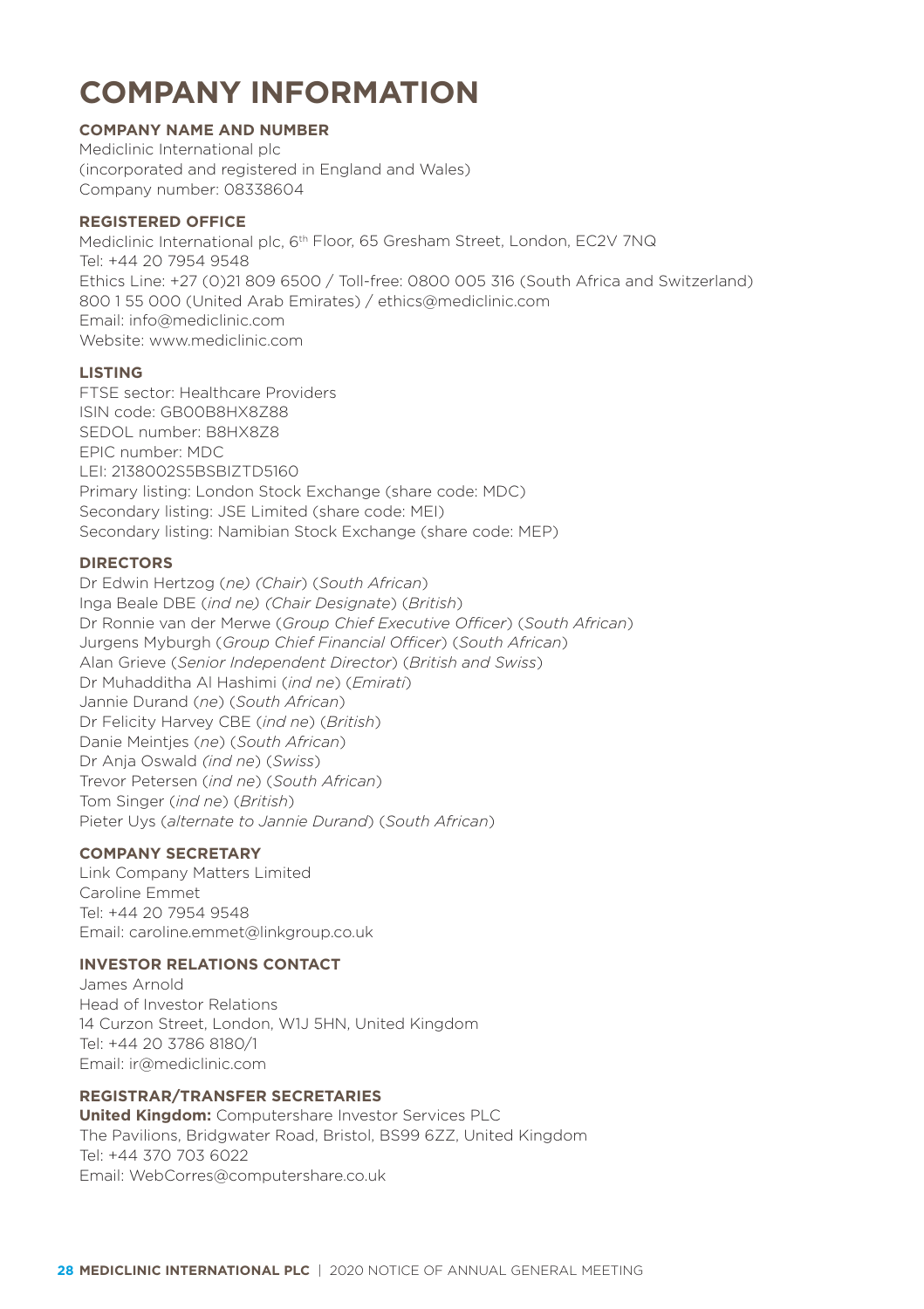**South Africa:** Computershare Investor Services (Pty) Ltd Rosebank Towers, 15 Biermann Avenue, Rosebank 2196, South Africa Private Bag X9000, Saxonwold, 2132, South Africa Tel: +27 11 370 5000 Email: Groupadmin1@computershare.co.za

**Namibia:** Transfer Secretaries (Pty) Ltd 4 Robert Mugabe Avenue, Windhoek PO Box 2401, Windhoek Tel: +264 61 227 647 Email: ts@nsx.com.na

## **CORPORATE ADVISORS**

**Auditor** PricewaterhouseCoopers LLP, London

#### **Corporate Broker and Sponsors**

Joint corporate brokers (United Kingdom): Morgan Stanley & Co International plc and UBS Investment Bank JSE sponsor (South Africa): Rand Merchant Bank (a division of FirstRand Bank Limited) NSX sponsor (Namibia): Simonis Storm Securities (Pty) Ltd

#### **Legal Advisors**

UK legal advisors: Slaughter and May SA legal advisors: Cliffe Dekker Hofmeyr Inc.

**Remuneration Consultant**

Deloitte LLP

**Communication Agency** FTI Consulting Tel: +44 20 3727 1000 Email: businessinquiries@fticonsulting.com